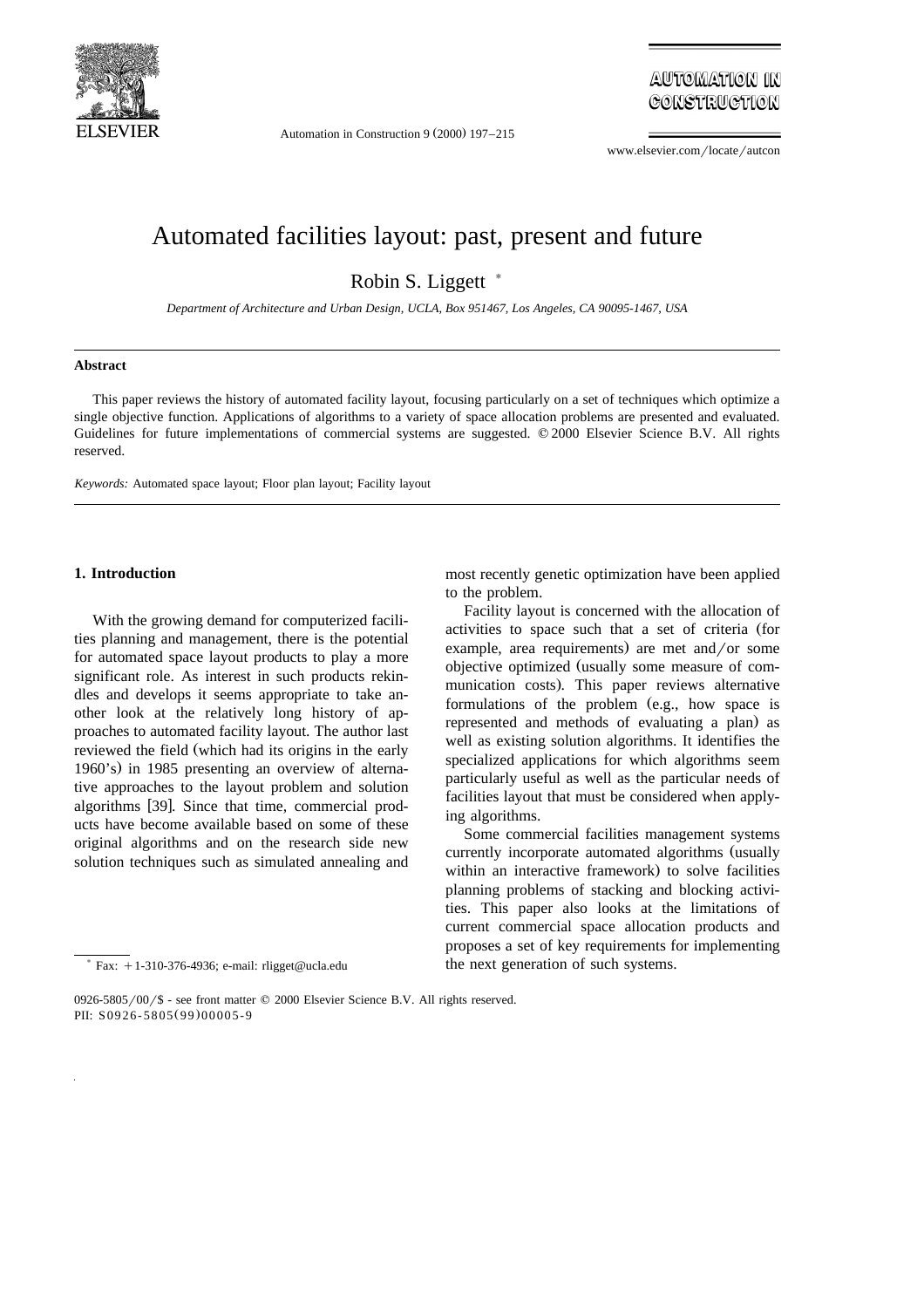# **2. Overview and history**

Facility layout problems range in scale from the assignment of activities to cities, sites, campuses or buildings, to the location of equipment and personnel groups on a single floor of a building. A layout problem can surface in the design and allocation of space in a new building or the reassignment of space in an existing building. During the conceptual design phase, allocation of space within a new building can be used to test alternative options for building configuration. Plans can be evaluated with respect to best use of space in order to determine such things as the optimal number of floors, perimeter of the plan, etc. In an existing building, layout tools can be used for the on-going problem of space management. For example, as project groups increase or decrease in size, how should employees be located within an office so that group contiguity is maintained with a minimum number of workspace moves? How can unused space be consolidated effectively to minimize lease costs? More complex problems can involve issues of time-phased layouts based on projected changes in space needs [46].

Since the early 1960s numerous computer programs have been developed for the automated solution of such spatial layout problems. The objectives and scope of these programs have varied widely. Interest in this area has come from computer science/engineering researchers primarily looking at problems of plant or production facilities layout (or at the micro-scale, the layout of electronic circuits) as well as from architects and interior designers interested in the design of large facilities such as office buildings, universities, hospitals, or department stores. More recently there has been interest on the part of facilities managers concerned with reuse and rearrangement of space.

Most of the research and development has focused on what is known as the floor plan layout problem, the physical arrangement of space on a plan (referred to as a block plan). There are, however, other applications of the space allocation problem for example, an important commercial application has been the assignment of activities to multiple floors of a building (known as the stack plan problem). Approaches to spatial allocation problems differ in terms of the type of problem addressed as well the criteria used to generate, compare and evaluate solutions.

## **3. Representation of space**

All space planning problems consist of a set of activities to be located and a space in which to locate them. Space can be represented in different ways, thus providing a method of classifying alternative types of layout problems:

- Space as discrete objects (one-to-one assignment problem).
- Space as area (many-to-one assignment problem, for example, a stacking problem).
- Space as area and shape (blocking or floor plan layout problem).

Both the problem formulation and solution techniques are impacted by the way activity and physical space are represented.

The simplest layout problem is the assignment of a set of discrete activities to a set of discrete locations in such a way that each activity is assigned to a single location. This is called a one-to-one assignment problem (also known as an equal area layout problem) and has some very interesting applications on both the micro and macro level. For example, the assignment of buildings to sites or the assignment of employees to preexisting offices or work stations can be a one-to-one assignment. The issues of size and shape do not enter into the layout process.

Generally space planning applications are not as straightforward as one-to-one assignment. The areas required by activities are not necessarily equal, so it is not feasible to match activities and locations on a one-to-one basis. When assigning employees to existing offices, we might want to consider multiple occupants. In stacking plan problems (the assignment of activities to floors in a multi-storey building), more than one activity can be assigned to a single floor or a single activity can occupy multiple floors (many-to-one or one-to-many assignment). How the area of an activity is apportioned among floors can be an important consideration in generating and evaluating a plan. In both of these examples, however, activity size is still a relatively simple issue as actual activity shapes are not considered.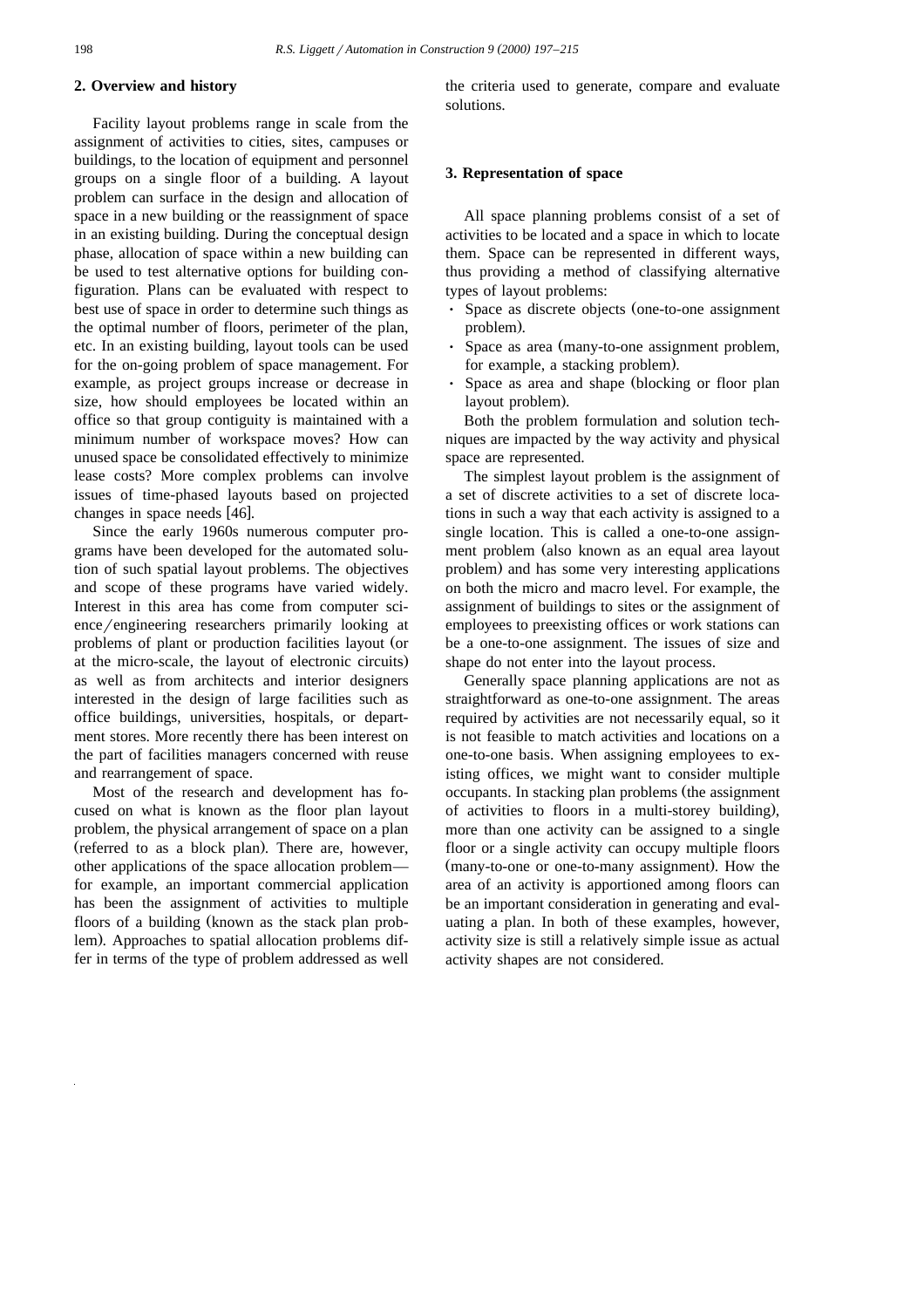The most difficult problems to represent are those at the block-plan level. An activity is represented as a polygon on the plan. This polygon should be able to take on any shape and location while maintaining the required activity area. The method for handling unequal areas has a significant impact on the solution approach taken.

#### **4. Approaches to automated layout**

Automated space allocation algorithms require some method of evaluation in order to guide the layout process. There are three major paths that solution techniques have followed. The first involves the optimization of a single criterion function; specifically the minimization of costs associated with communication or flow of materials between activities. While there are numerous drawbacks to such approaches, they have quite widespread application with respect to types of plans that can be generated. This paper will focus primarily on this class of solution techniques.

A second path is based on a graph theoretic approach. It is concerned primarily with generating a layout that meets adjacency requirements between activities. This approach requires the construction of a planar adjacency graph where nodes represent activities to be located and edges (or links) represent a direct adjacency requirement. The dual of a planar graph determines the layout of the facility. A planar graph with its corresponding dual is displayed in Fig. 1. There is a long history of graph theoretic applications to the layout problem (see Grason's early work for example  $[20]$ . Many approaches which follow this path are based on Richard Muther's Systematic Layout Planning methodology  $[48]$ , the most frequently used plant layout design methodology of the last 30 years. Muther's methodology results in the generation of a space relationship diagram that is considered a 'design skeleton' from which a layout can be generated. While graph theoretic approaches differ from those that optimize a single criterion, some of the heuristic solution techniques are similar. These will be noted later when such methods are discussed.

Approaches following a third path are not concerned with optimizing a single measure or value,



Fig. 1. A planar adjacency graph with corresponding dual  $[16]$ .

but with finding an arrangement that satisfies a diverse set of constraints or relations. In this case the major criterion is feasibility. Early examples of this path are Eastman's General Space Planner [12] and Pfeffercorn's Design Problem Solver [51]. Both methods design layouts by placing objects so that they satisfy a set of constraints which involve such factors as position, orientation, adjacency, path, view, or distance. A more recent system of this type is the layout module of SEED  $[15]$ , a software system to support the early phases in building design under development at Carnegie Mellon. This module generates schematic layouts of rectangular space under various constraints that include access, natural light and privacy. It is based on Flemming's LO- $OS/ABLOOS$  system [14]. Two other methods with a similar representation but with significantly different approaches to constraint satisfaction,  $HeGeL/HeGeL-2$  [2] and WRIGHT [6], were also developed at Carnegie Melon (see Akin [3] and Flemming et al.  $[14]$  for a comparison of these three systems).

While to date this type of approach has not been the basis for commercial software, newer systems such as SEED have considerable potential, particularly as interactive aids to the layout of schematic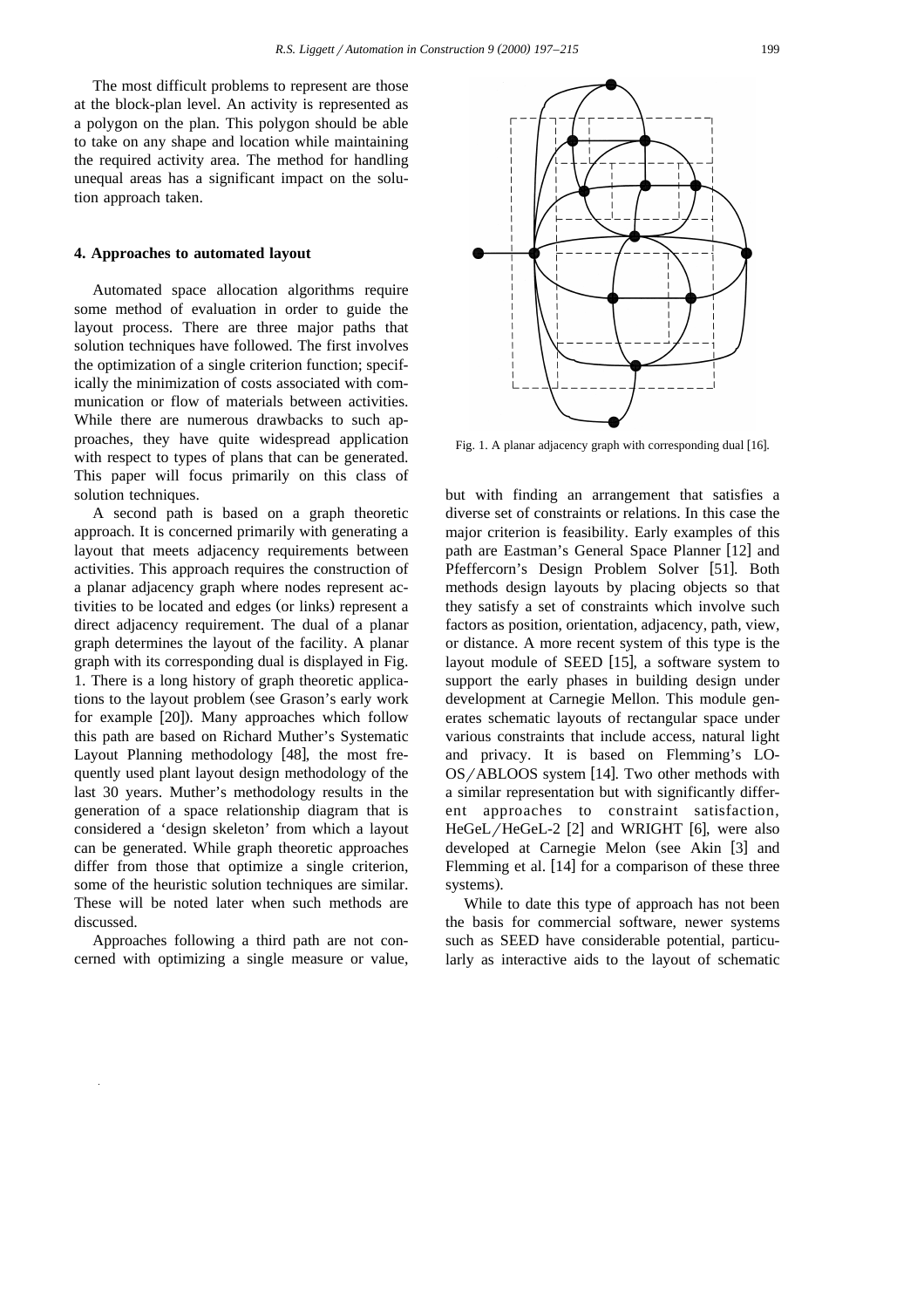

Fig. 2. Display of access paths in a SEED layout [15].

plans in the design development phase of new facilities. Some advantages of these systems are that they consider multiple criteria, maintain acceptable activity shape, and can usually handle issues of circulation space. Sample output from SEED with access paths displayed is shown in Fig. 2. A disadvantage of such systems is that they have not yet demonstrated the ability to handle large scale problems that are encountered in actual practice.

While a more detailed exploration of solution techniques for layout problems presented in the remainder of this paper focuses primarily on the first class of problems (the optimization of a single criterion function), solution methods of the other classes of problems will also be discussed as they relate to the overall classification framework.

# **5. One-to-one assignment: An early formulation as A Quadratic Assignment Problem**

One of the most popular approaches to automated facility layout was first formulated by Koopmans and Beckmann  $[34]$  for problems concerned with the assignment of manufacturing plants to sites such that the cost of transportation of the flow of goods between plants is minimized. Known as the Quadratic Assignment Problem (QAP), it is concerned with finding optimal locations for a set of interrelated objects. The problem can be described as follows.

Consider the assignment of *N* activities to *N* or more sites, each of which can accommodate one and only one activity. Associated with each pair of activities  $(i, j)$  is a measure of interaction  $Q(i, j)$  (e.g., intensity of communication, level of traffic, etc.). Associated with each pair of sites  $(k, l)$  is a measure of spatial separation  $C(k,l)$  (e.g., distance, travel time, etc.). In addition, a fixed cost,  $F(i,k)$ , may be associated with the placement of activity *i* in site *k*. If  $A(i)$  denotes the site to which activity *i* is assigned in a mapping *A* of activities to sites, the total cost of a mapping (solution) can be given by:

$$
Cost(A) = \sum_{\text{activity } i} F(i, A(i))
$$
  
+ 
$$
\sum_{\text{activity } i} \sum_{\text{activity } j} [Q(i,j)C(A(i), A(j))].
$$

The objective is to find a mapping *A*, such that this cost function is minimized. The two parts of the function are known as the fixed cost term and the interactive cost term. The fixed cost term (which is equivalent to the criterion function of a linear assignment problem) is concerned with the costs of assigning a particular activity to a particular location. Fixed costs might represent rent, special facilities construction requirements, or some measure of preference for a particular site. The second term, which is the quadratic portion of the objective function, introduces costs caused by the interdependence of assignments. Interactive costs may represent a subjective judgment about grouping requirements or an actual measure of flow of goods or employees.

The floor plan layout problem was first formulated as a quadratic assignment problem by Armour and Buffa in 1963. They considered the layout of a manufacturing plant where the criterion to be minimized was the cost of product flow between departments. Their work resulted in a computer program called CRAFT (Computerized Relative Allocation of Facilities Technique) [9].

In the quadratic assignment formulation, floor plan layout can be viewed as a combinatorial problem in which indivisible activities (e.g. departments or individual employee work stations) are to be. assigned to fixed locations on a plan. In principle, it is possible to solve this problem by exhaustive enumeration of all possible ways of assigning activities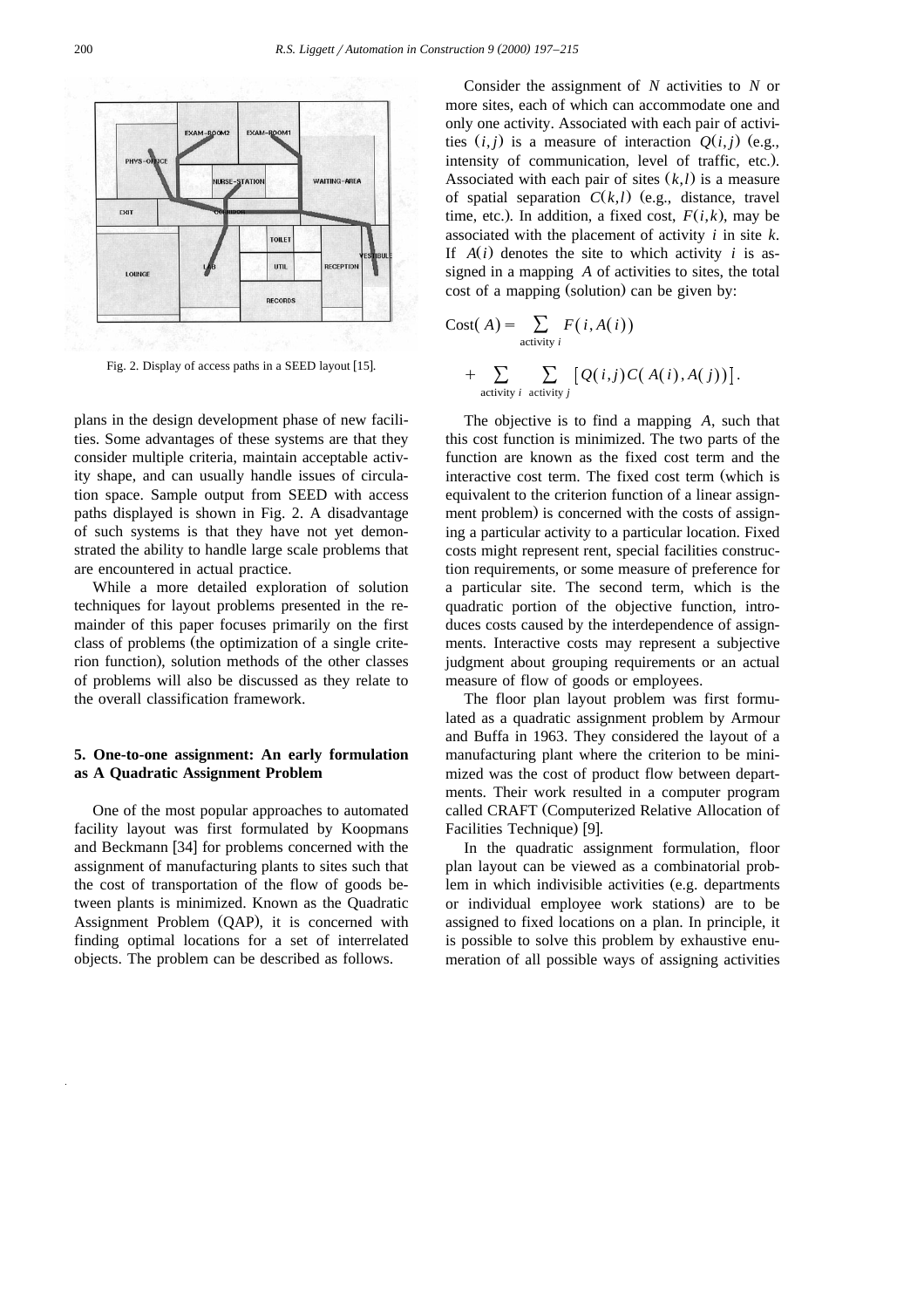to locations, and by selection of a plan which satisfies given constraints and/or (as in the case of the quadratic assignment formulation) yields the minimum value for the criterion function. In practice this turns out to be infeasible for problems of realistic size (problems of over 15 activities) since the number of activity/location combinations involved is so vast.

It can be shown that quadratic assignment problems belong to a class of mathematical problems known as NP-complete. It is generally accepted that the efficient solution of NP-complete problems is impossible in principal. However a number of good approximate solution strategies do exist that produce high quality solutions to realistically sized problems at acceptable cost. This is particularly true for the special case of the one-to-one problem. As mentioned previously, one-to-one formulations have a number of commercial applications in terms of the

assignment of activities to preexisting offices and workspaces. Fig. 3 shows a typical office plan where space can be allocated on a one-to-one basis. Links drawn on the plan represent adjacency requirements between activities assigned to rooms.

We will first review a number of algorithms which operate efficiently at the one-to-one level before considering the complexity added due to the unequal area requirements inherent in floorplan layout problems.

### **6. Solution procedures**

Existing approximate solution strategies can generally be classified into two categories: constructive initial placement strategies and iterative improvement strategies. A constructive initial placement strategy locates activities one by one, building a



Fig. 3. One-to-one office layout.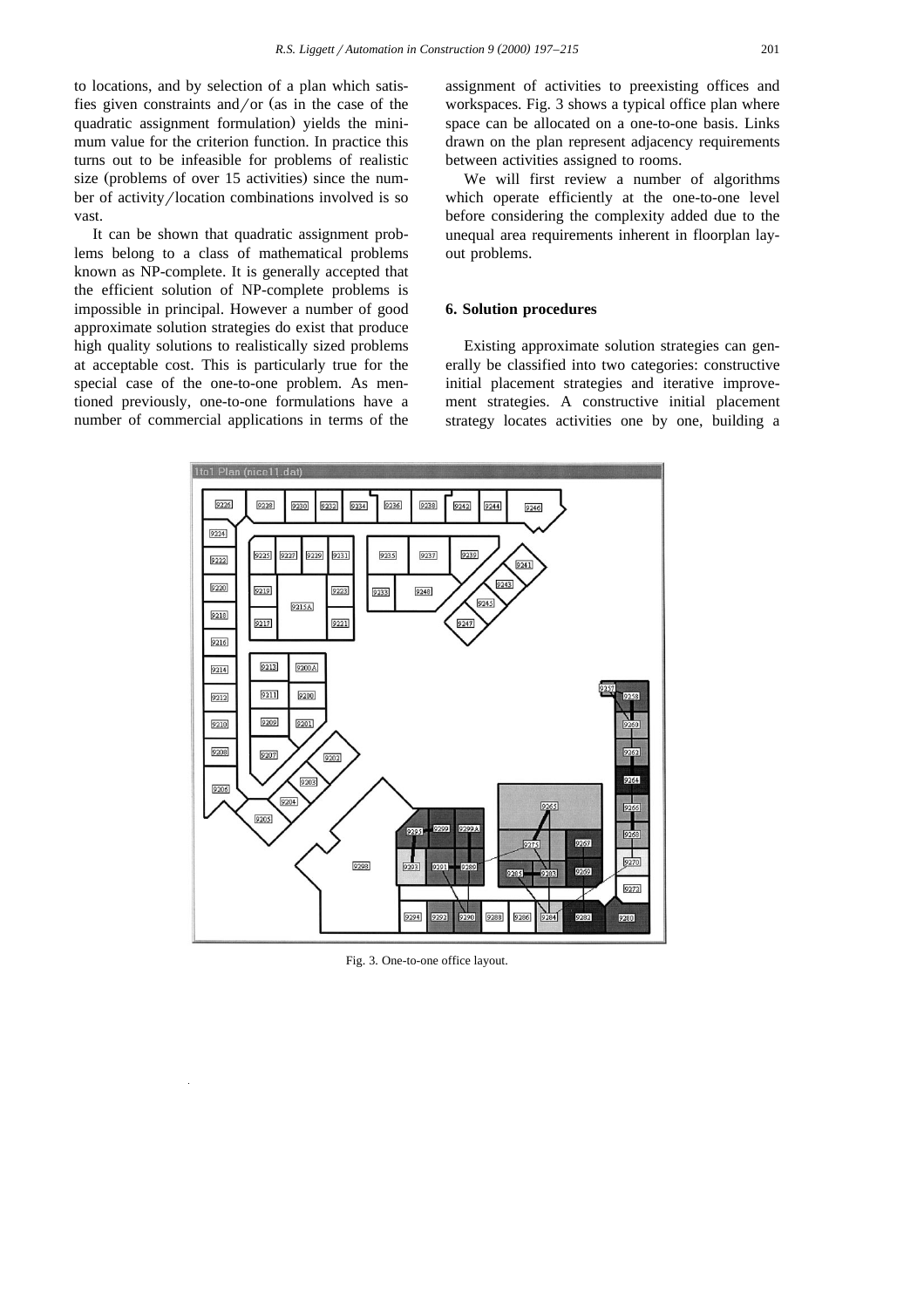solution from scratch in a step-by-step fashion. An iterative improvement (also known as hill climbing) strategy begins with some initial arrangement and attempts to improve it incrementally. Simulated annealing, can be viewed as a variant of an iterative improvement strategy. More recently, genetic algorithms have become of interest for the solution of combinatorial problems such as the QAP. Genetic algorithms begin with a set of possible solutions and use mutation and crossover techniques to evolve existing solutions into better solutions. The next sections will briefly cover basic improvement and constructive techniques (see Refs.  $[33,37-39]$  for a more detailed description and comparison of early techniques) and then focus on newer approaches which include simulated annealing and genetic algorithms.

## *6.1. Constructi*Õ*e procedures*

Constructive procedures build a solution from scratch using an *n*-stage decision process. Some methods attempt to automate a set of 'rules of thumb' for making intelligent assignments at each stage, essentially modelling the thought process of a human designer. A simple activity selection rule might be: select the activity which has the highest connectivity to any activity already placed. A location can then be selected, either by a simple rule of thumb again (e.g., select the first empty location adjacent to a placed activity starting at the top left and working clockwise), or by more sophisticated criteria such as selecting that location which yields the minimum value of the criterion function considering only the activities already placed. (See Refs.  $\left[11,42,49\right]$  for early constructive procedures).

The constructive decision process can be viewed as a 'tree search' where at each branch the selection of an activity–location assignment is made. Two more sophisticated and computationally intensive approaches use mathematical bounds on the decision tree to guide the process. At each stage of the decision tree, Gilmore [18] and Hillier [25] calculate a lower bound for the objective function for each branch. The activity–location pair which yields the minimum lower bound is selected for the next assignment. Graves and Whinston  $[21]$  use probability theory to calculate the expected value of the objective function for each possible activity–location as-

signment at any step in the decision tree, and select the assignment which seems most likely to lead to an optimal solution.

Constructive methods generally adopt either a 'local' or 'global' orientation to a problem. Local methods consider only the assignments which have already been made; they tend to be less expensive but yield poorer solutions. Global techniques attempt to account for possible future moves in the evaluation of a particular assignment and, although more expensive, generally produce better solutions. Both the Gilmore–Hillier and Graves–Whinston algorithms are examples of global techniques.

## *6.2. Impro*Õ*ement procedures*

Improvement procedures start with a single solution and attempt to incrementally improve it. The simplest version is the 'pair-wise' exchange. Starting from an initial solution, the procedure consists of systematically evaluating possible exchanges between pairs of activities and making an exchange if it improves the value of the criterion. There are a number of variants on the basic pair-wise exchange which focus on reducing the computational effort expended or on improving the quality of the solutions generated. These variants generally involve the method of selection of activities for possible exchange and which exchange to make  $(e.g.,$  whether or not to make the first exchange that leads to an improvement or to evaluate all possible exchanges and select the exchange that results in the maximum cost improvement). Since this latter method can be very costly with respect to computation time, methods use different ways to limit evaluation of exchanges. For example, Elshafei [13] only evaluates all possible moves of a single activity. Hanan et al. [22] limit exchanges to immediate neighborhoods or activities. Volmann et al. [59] only considered the exchange of the two activities which contribute the most to the total cost of the current solution at each step. Other methods attempt to be intelligent about the order in which they evaluate potential exchanges [25,26]. A more expensive approach termed 'biased sampling' selects randomly from the set of possible exchanges showing improvement. The probability of selection associated with each exchange is proportional to its corresponding cost reduction [50]. Results have also been reported for experiments involv-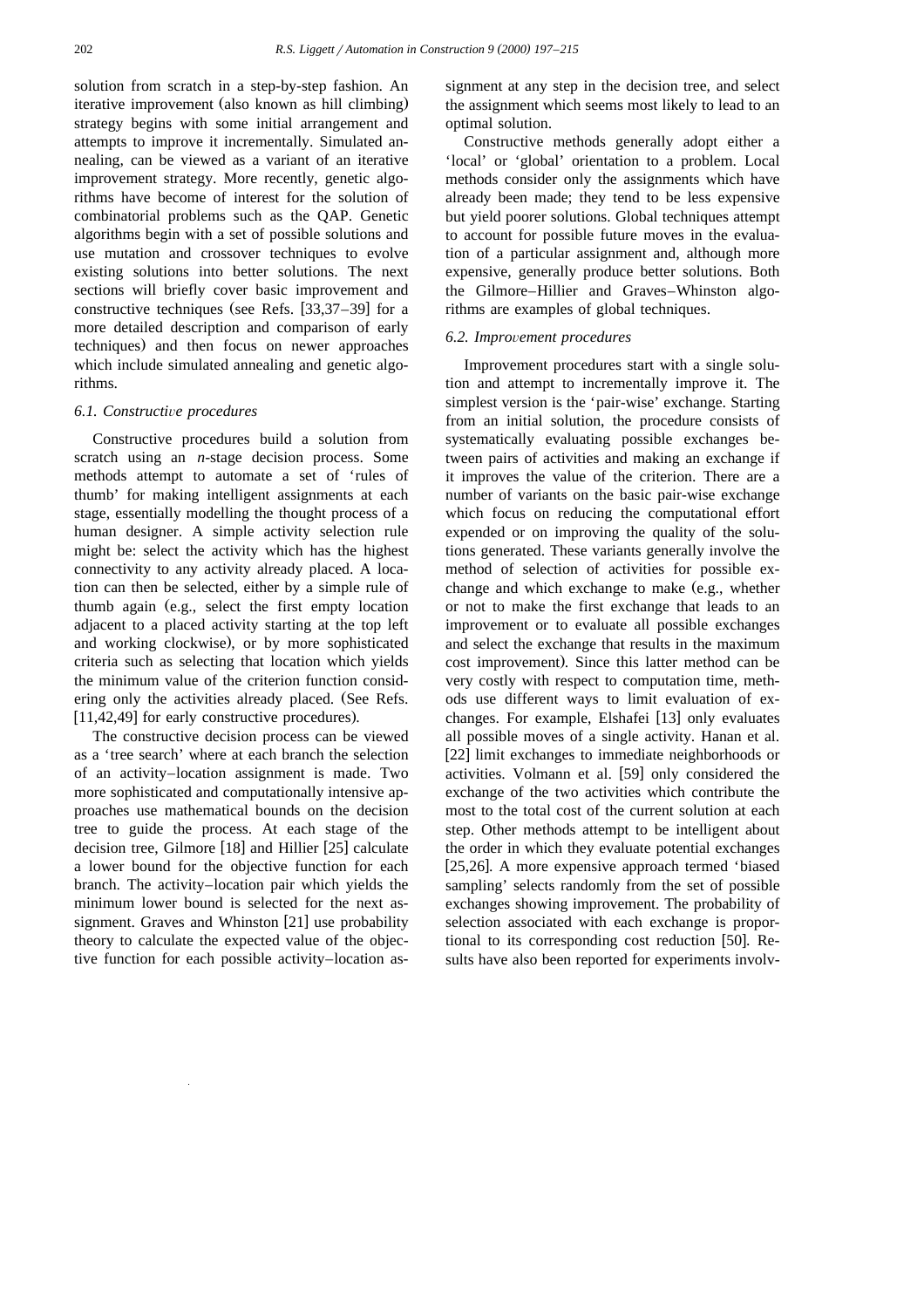ing three-way, four-way and five-way exchanges  $[7,42]$ , however, the minor improvements to solutions have generally not balanced the additional cost of the generation process.

Improvement procedures usually converge on local optima. Since all improvement procedures require an initial solution, a number of local optima can be generated and compared by using different starting configurations. Elshafei [13] experimented with a technique to retreat from a local optimum by selecting the move which results in the minimum cost increase. The exchange cycle is then repeated using this position as the starting solution which hopefully leads to a new local optima. A more recent solution technique taken from the area of statistical mechanics, simulated annealing, has been used to 'back out' of unattractive local optima.

## *6.3. Simulated annealing*

Simulated annealing techniques eliminate many disadvantages of improvement (hillclimbing) methods. Solutions no longer depend on the starting point and are more likely to converge on a good (if not optimal) solution. The main departure from traditional improvement methods is that changes accepted at each stage of the optimization can actually increase the cost of the plan. In most hillclimbing methods, a new solution is accepted only if it yields an improved value of the objective function. In simulated annealing, an exchange can also be accepted if the probability of the resulting cost increase occurring is lower than a control parameter. This technique is derived from a method that simulates the cooling of a mass of vibrating atoms from a high temperature *T*. The probability of acceptance  $\left(p\right)$  of the exchange of a pair of activities equals one if the exchange provides a better value of the objective function. If, however, the cost change is positive (i.e., increases the cost), the probability of acceptance *p* is a function of the difference in values of objective function for the current solution and the new solution  $(\Delta)$ , and an additional control parameter,  $T$  (which represents temperature in the actual annealing process):  $p = (exp(-\Delta/T))$ . In general, the lower the temperature  $T$  is, the smaller the chances for the acceptance of a new solution are. During execution of the algorithm, the temperature of the system, *T*, is lowered in steps. The algorithm terminates as *T* approaches zero. The use of simulated annealing techniques makes it less likely to fall into local optima, provided the annealing process is long enough.

Sharpe and Marksio [53] show how an implementation of the simulated annealing method provides a relatively simple but powerful approach to facility layout optimization. They have applied it successfully to large scale problems with up to 200 locations. An additional advantage is that it can produce a number of near-optimal solutions from which designers can select. Similar advantages are shown by the author of a program called CLASS, Computerized Layout Solutions using Simulated annealing  $[30]$ .

## *6.4. Genetic algorithms*

Somewhat related to improvement procedures are a class of algorithms which rely on analogies to natural processes. This type of algorithm has been described by Michalewicz [45] as follows:

Genetic algorithms are based on the principle of evolution (survival of the fittest). In such algorithms a population of individuals (potential solutions) undergoes a sequence of unary (mutation type) and higher order (crossover type) transformations. As these individuals strive for survival: a selection scheme, biased towards fitter individuals, selects the next generation. After some number of generations, the algorithm converges with the best individual hopefully representing the optimum.

Genetic algorithms share the following features (see Tate and Smith  $[56]$ ):

- $\cdot$  An initial population of solutions (can be randomly generated)
- $\cdot$  A mechanism for generating new solutions by combining features from solutions in the existing population (reproduction).
- $\cdot$  A mechanism for generating a new solution by operating on a single previously known solution (mutation).
- $\cdot$  A mechanism for selecting the set of solutions from the population(s), giving preference to those with better objective function values (selection) and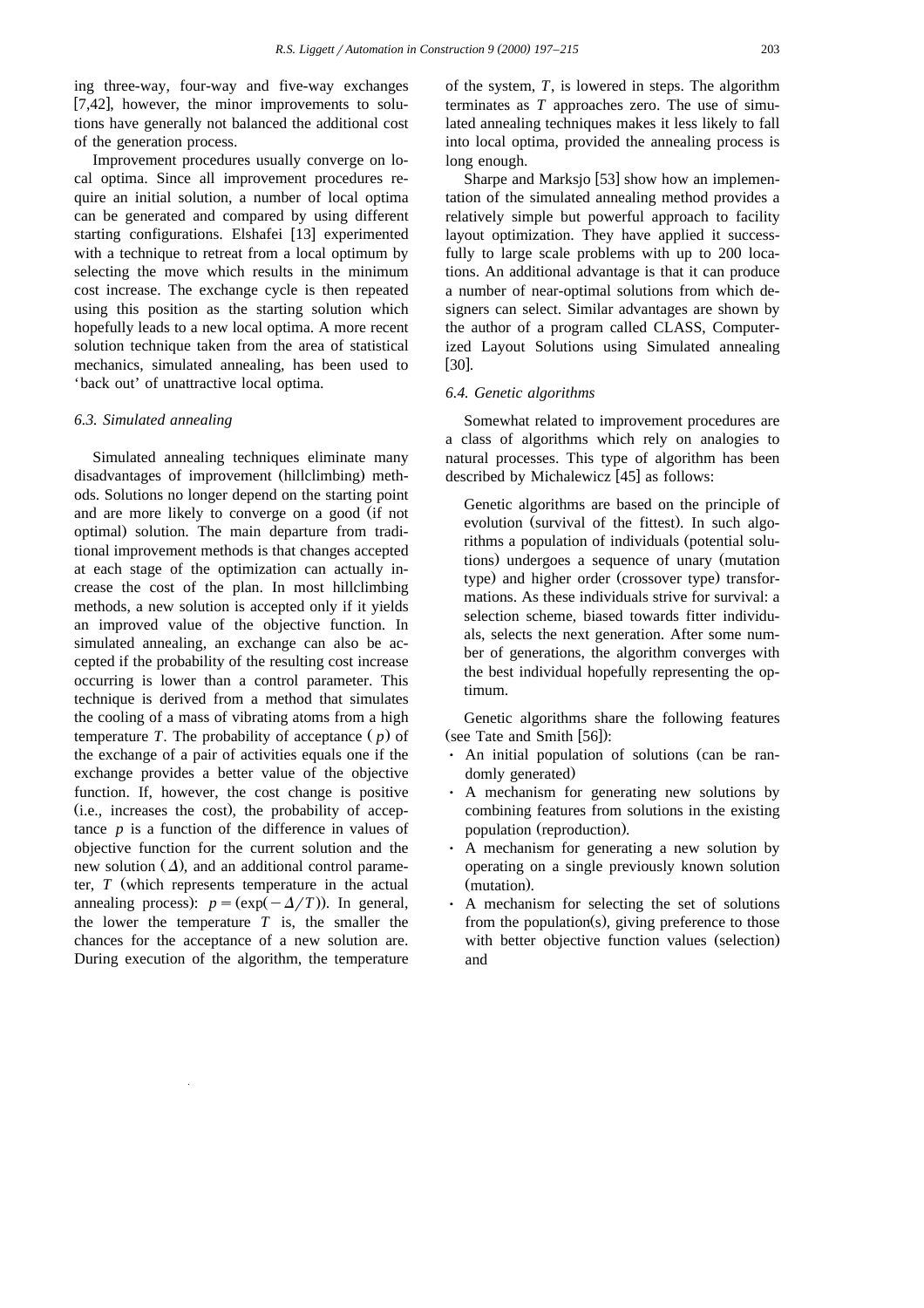A mechanism for removing solutions from the population (culling).

Solutions can be selected to mutate or to reproduce. Selection is performed with a bias towards choosing the better solutions in the current population. For the facilities layout problem mutation can take the form of some variant of the pair-wise exchange. The key feature of the reproduction process used by Tate and Smith  $[56]$  is that any activity assigned the same location in both parents will occupy that location in the offspring. For the remaining locations, activity assignments are chosen randomly from one or the other parent. Any unassigned activities are then matched with the remaining unassigned locations. As children are created, solutions with the poorest values of the objective are eliminated (culled) to keep the population the same size. As for simulated annealing, excellent results have been reported for this type of algorithm and there is considerable interest in investigating further extensions. Any of the reported improvement procedures are candidates for mutation processes and there are numerous possibilities for reproductive transformations.

Gero and Kazakov [17], extending earlier work by Jo and Gero [29], take advantage of what they term 'superior' evolved genes. Solutions, called genotypes, are represented as a linear sequence of integers which can be interpreted as the order activities are placed on the plan. After a fixed number of generations, the top ten percent of genotypes (with respect to a specified objective) and the bottom ten percent of genotypes are searched to identify groups of genes that occur together (compact subsets of activities that appear together in the sequence). Compact gene groups found almost exclusively in the best solutions and almost never in the poorer solutions are declared new 'superior' evolved genes. These evolved genes are then represented as a single gene for further reproduction. Applications of this approach show excellent results for an office and a hospital layout problem found in the literature. The authors have also shown that evolved genes tend to represent design features that can be re-used later in similar layout problems.

Genetic search methods climb many peaks in parallel making it more likely to settle on a global or near-global solution than constructive or improvement procedures. Genetic algorithms are also attractive as the mutation and reproductive mechanisms can be visualized in terms of human design processes. We can conceive of a designer working with a set of possible solutions which evolve toward one or more preferred solutions. As these solutions evolve there may be portions of the design which are common to the best solutions. These are preserved when design options are combined to generate new solutions.

It is logical from a human perspective to think of the solution process as a hybrid of a number of approaches. This is also true for automating the layout process and there are a number of hybrid solution techniques.

## *6.5. Hybrid approaches*

Since both iterative improvement (which includes simulated annealing) and genetic algorithms require initial solutions, it is generally preferable to begin with a reasonable solution rather than one which is randomly generated. On the other hand, while constructive procedures can produce good solutions, there is almost always room for improvement. Using a constructive procedure to generate an initial solution should reduce the number of iterations of the improvement procedure and improve the quality of the solution generated  $[38]$ . The coupling of a constructive procedure with an improvement procedure provides an effective combination of a global and local approach to a problem. The constructive procedure sets the general tone of the solution while the improvement procedure refines the details.

The author has shown good results with a hybrid approach which combines the Graves–Whinston constructive procedure with a pair-wise exchange improvement algorithm [37]. More recently Huntley and Brown  $[27]$  have combined a high-level genetic algorithm with a simulated annealing algorithm. Jo and Gero [29] improve upon Liggett's [39] solution to an office layout problem by using it as an initial population for their genetic search algorithm, EDGE (Evolutionary Design based on Genetic Evaluation). Heragu and Alfa  $[24]$  show that a hybrid method which uses a modified penalty algorithm to generate an initial solution which is then improved using simulated annealing produces superior results when compared to a two or three-way exchange procedure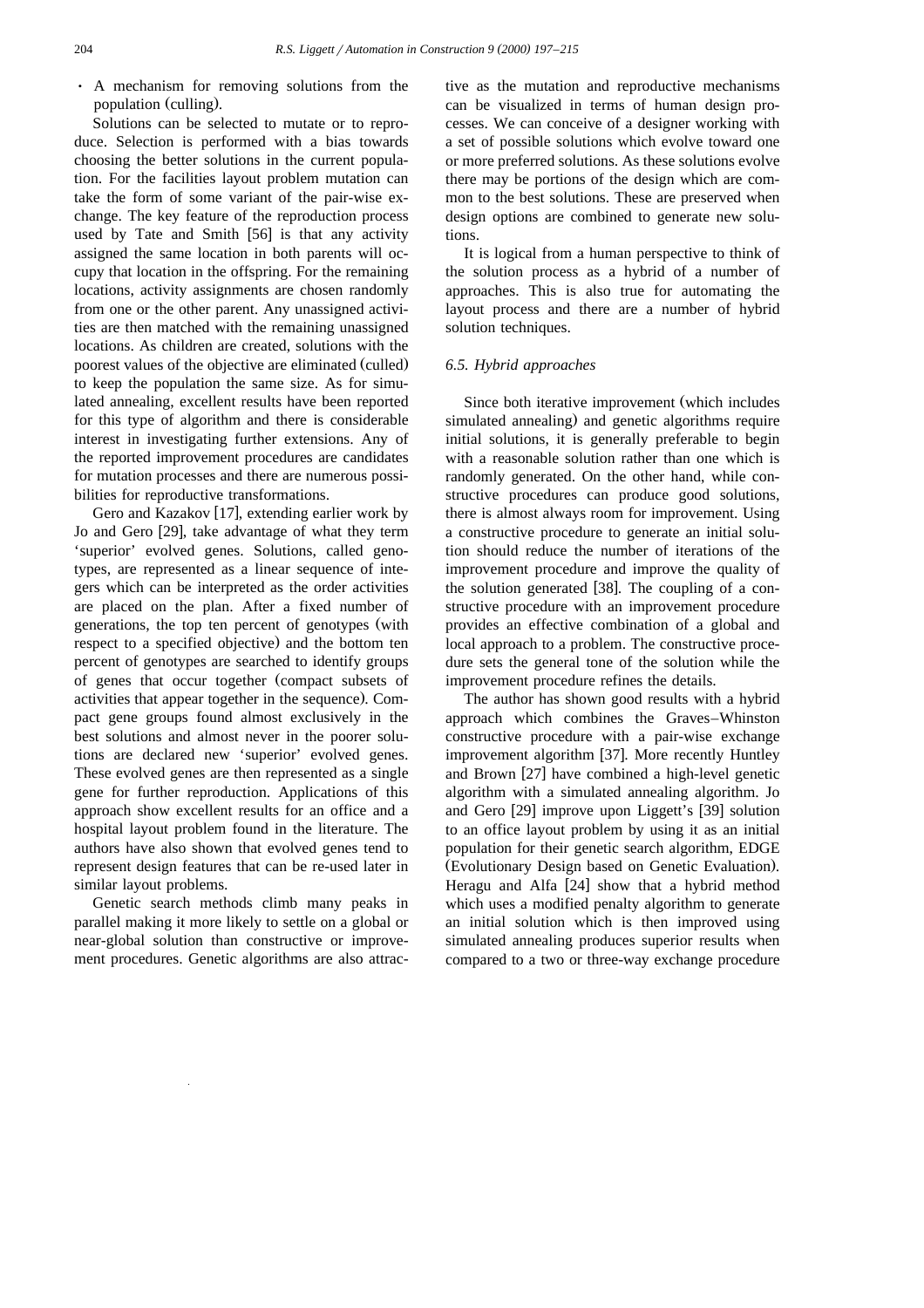or just to simulated annealing alone. Kaku et al. [31] propose a hybrid heuristic that consists of three parts. In the first part, several partial assignments are generated for use as starting points for a constructive heuristic (a breadth first search tree is used to enumerate a set of good partial assignments). In the second part, these starting points are used to construct complete assignments. They experimented with both the Gilmore  $[18]$  and Graves–Whinston  $[21]$ constructive approaches for completing the solution. Finally, attempts at improving the constructed solutions are made by the application of both pair-wise and triple-exchange routines.

### **7. Unequal areas**

Most of the approaches reviewed above can be used to generate acceptable solutions to the one-toone assignment problem. However, space planning problems are generally more complex than the classical quadratic assignment formulation due to the imposition of activity area requirements. Since areas required by activities are not necessarily equal, it is not always feasible to match activities and locations on a one-to-one basis. Note, this is not true if location perimeters (e.g., existing offices) have been predefined since the assignment of activities to locations can be limited by size constraints. Such constraints are generally handled in the quadratic assignment formulation with the fixed cost function. Fixed costs can be set prohibitively high for the assignment of activities to offices of unacceptable size. At the block plan level, however, the problem becomes more difficult since we are locating activities on a plan where location boundaries have not been prefixed.

## *7.1. Modular approach*

A typical approach to the unequal area block plan problem (for the class of algorithms discussed above) is to partition the plan into equal size modules. Each activity is then partitioned into modules of the same size according to required floor area. The problem is then one of assigning activity modules to location modules in a one-to-one fashion. For the quadratic assignment problem, artificially high interaction (adjacency) values can be specified between modules of the same activity to encourage contiguity of activity space. Heuristics in constructive procedures can also be used to ensure contiguity of space. For example, after the initial module is placed for an activity in the Liggett implementation of the Graves–Whinston algorithm  $[41]$ , locations evaluated for the placement of subsequent modules of the same activity are limited to adjacent modules. The order of location module selection is based on the expected value of the objective function. For constructive procedures there is no guarantee, however, that activities will not be split (unless backtrack strategies are employed at perhaps a prohibitive cost) and modularization can produce irregular shapes that are undesirable or unworkable (see Fig. 4 for the effect of modularization on a block plan).

Some approaches do not require (or allow) a predefined plan perimeter making it easier to control activity shape. A key feature of a constructive procedure, SHAPE  $[23]$ , is the order candidate location modules are considered. The shape of the layout evolves as departments are placed in the modules surrounding those already occupied. The collection of modules adjacent to a partial layout constitutes a potential activity location. The set of modules that minimizes the current value of the objective function is chosen for activity assignment. Earlier versions of this type of program include CORELAP [35] and ALDEP [52]. While such approaches guarantee activity contiguity, they are not generally effective given existing plan perimeters. These programs can, however, be valuable tools for exploring variations in the size and shape of a building during the schematic design phase. For the algorithms that require preset perimeters, layouts free from shape constraints can be generated by specifying a large square perimeter or a perimeter the size and shape of the site.

Buffa and Armour's early approach to the unequal area floorplan layout problem limited the exchange of activities to pairs of equal area [9]. This constrains the problem significantly in terms of exploration of the possible solution space. Other improvement procedures exchange individual activity modules, but must include constraints to maintain contiguity of activity shape. Exchange procedures can also be used to improve shapes resulting from constructive procedures.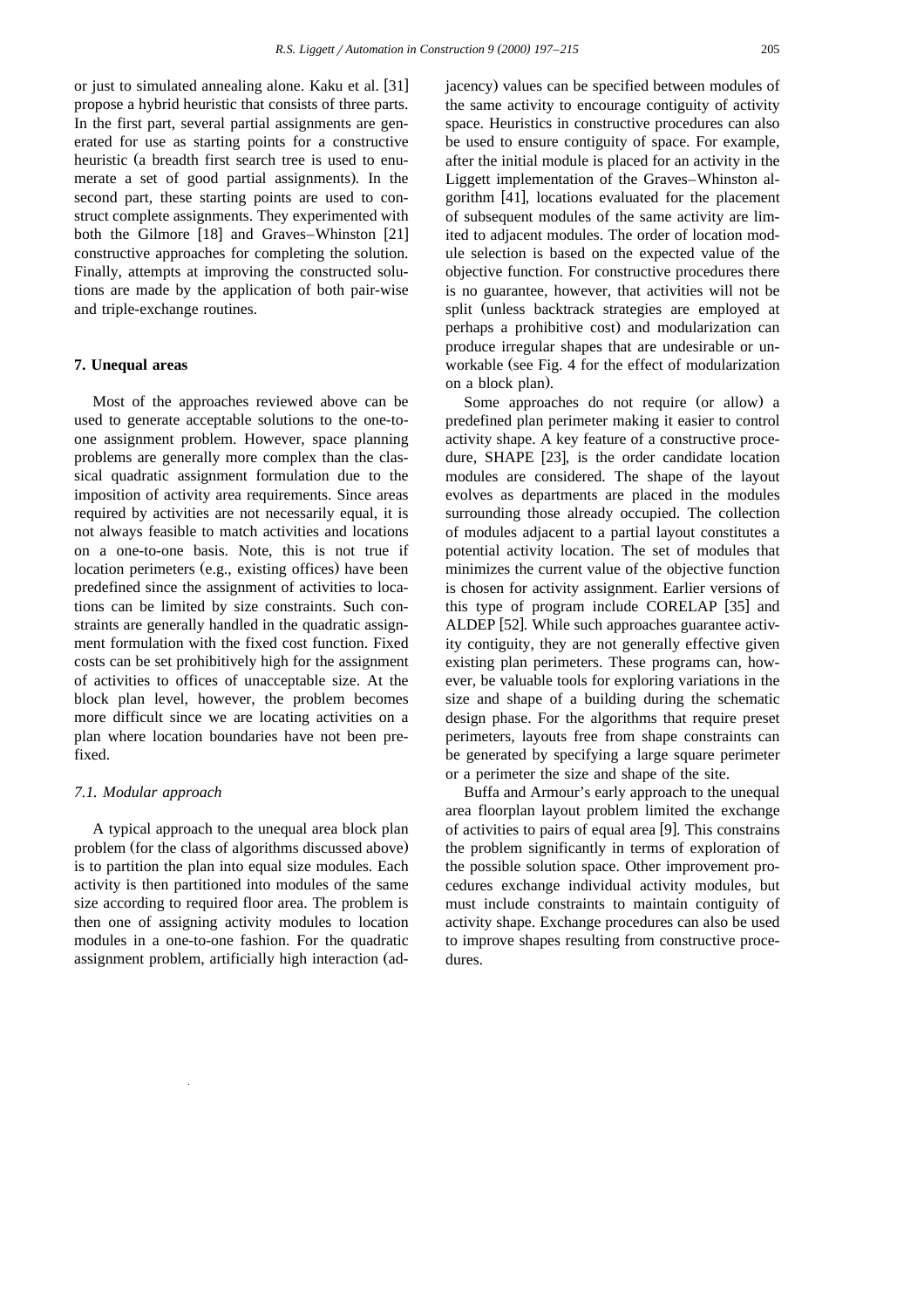

Fig. 4. Effect of modularization on a block plan.

The method of plan modularization has important implications for the automated algorithm. If an existing building has not been designed on a square planning grid or if the perimeter has other than right angled edges, the modularized plan will only approximate the actual perimeter. The smaller the grid size, the better the approximation of the existing plan. However, a small grid size increases the number of modules. This leads to increased computation time in generating a layout. It may also cause fragmented activity shapes.

#### *7.2. Arrangement of rectangles*

Other approaches to the unequal area layout problem partition rectangular shapes into smaller rectangles for assignment. Tam [54,55] represents the layout as a slicing structure that is constructed recursively by partitioning a rectangular block. Each rectangular partition in the slicing structure corresponds to the space allocated to an activity. Tam uses cluster analysis to generate a slicing tree which places activ-

ities with high interactions in close proximity to each other. The leaves on the tree represent activities to be placed, and interior nodes represent the slicing operation (left cut, right cut, bottom cut or top cut as shown in Fig. 5). A simulated annealing procedure is used to exchange slicing operators in the tree, thus generating different rectangular partitioning schemes. The objective function used to drive the annealing process includes the quadratic term of the QAP and a penalty term for geometric constraints. Tam shows good results with 20 and 30 activities.



Fig. 5. Tam's slicing free and associated layout [54].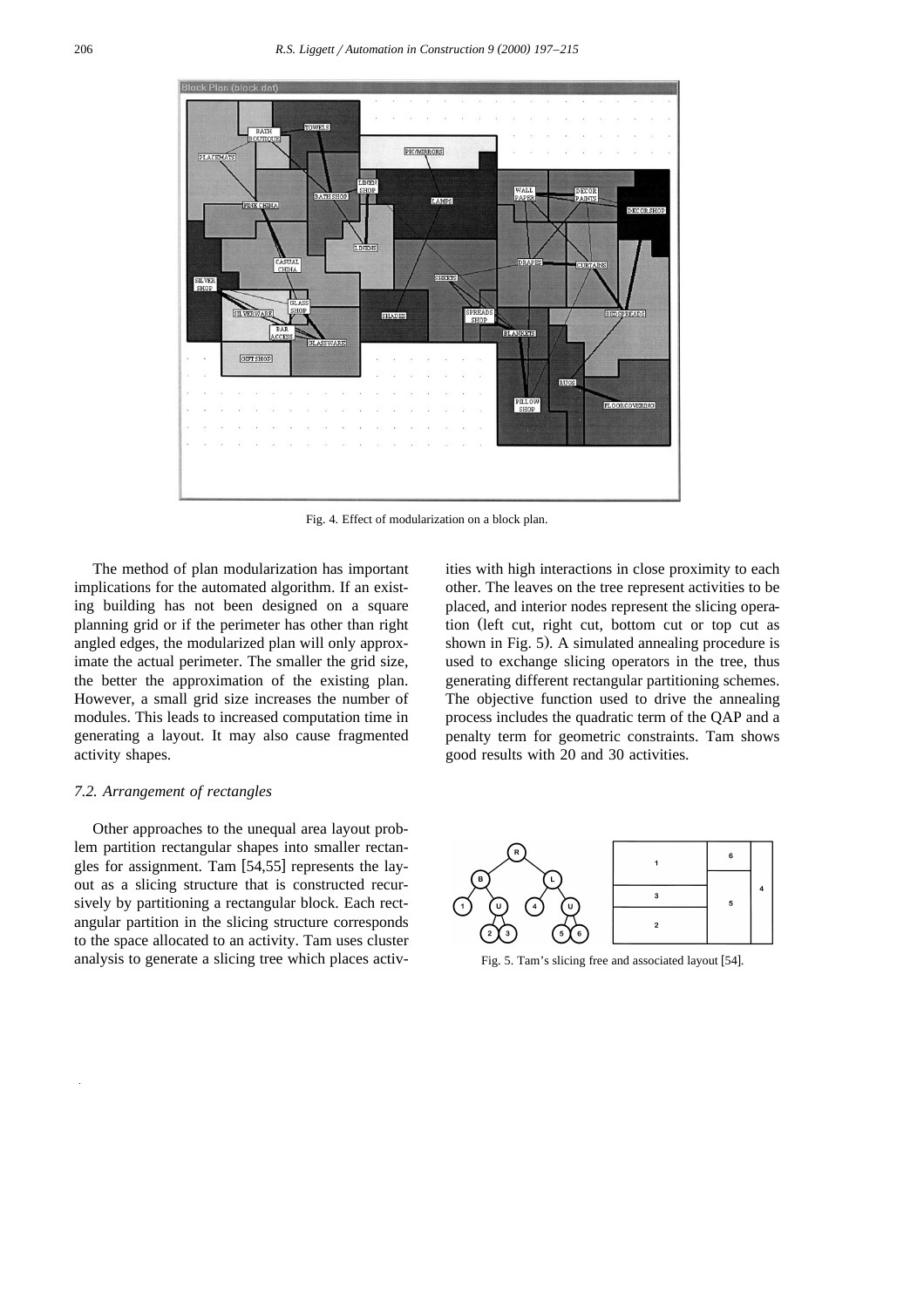Tate and Smith  $[57]$  use a genetic algorithm with a flexible bay structure. The prespecified rectangular area is divided in one direction into bays of varying width. Each bay is then divided into rectangular partitions of equal width but different lengths. The bays are flexible in that their widths will vary with their number and contents. In the Tate and Smith equal-area genetic algorithm discussed earlier [56], a solution was represented by a permutation of integers (one through n, where n is the number of activities) and the locations of the integers in the sequence correspond to locations on the plan. In this implementation, the locations correspond to bay partitions and an additional sequence is required to represent a solution. This second sequence defines the number of bays and the number of partitions per bay by indicating where breakpoints exist. Changing the location of break points can change the number of rectangles per bay and/or the number of bays. Solutions are evaluated and compared using the objective function of the quadratic assignment problem with the addition of adaptive penalty functions to handle area and proportion requirements for activities.

Van Camp et al. [58] use a nonlinear model. Activities are considered to be of fixed area but of variable dimensioned rectangular shape. Using a similar measure as the QAP, the objective function represents the cost of flow of material between activities multiplied by the distance between activity centroids. An additional term measures distance between activities and the outside wall. Constraints require that no two departments overlap, that departments must be contained in the facility and meet area as well as shape constraints (again using the penalty function approach). Nonlinear optimization is used to generate an initial feasible solution (note activity centroids and dimensions are viewed as continuous variables which can vary over the dimensions of the exterior boundaries). The nonlinear optimization generally results in local optima. The procedure then applies a pair-wise exchange improvement procedure to reduce the value of the interactive portion of the objective function. At this stage infeasible solutions (where an activity is too large for the available location) are accepted. A return is then made to the nonlinear algorithm to generate a new feasible solution.

# **8. Constraint based methods for unequal area layout**

Methods which do not focus on a single objective but rather seek to generate solutions that meet a number of different (possibly conflicting) constraints generally deal with the unequal area layout problem in terms of arrangements of rectangles. Three methods mentioned earlier, LOOS [14], WRIGHT [6] and HeGeL  $[2]$ , all formulate the problem as one of arrangement of rectangles with sides parallel to axes of an orthogonal system. They all attempt to satisfy two types of constraints: one set that is dependent on the structure or topology of the problem such as the requirement that the rectangles not overlap and fit within a given boundary; and a second set of constraints which are independent of structure and consider attributes such as area, dimension, orientation, and adjacency requirements.

LOOS and HelGeL are hierarchical generate-andtest methods that incrementally construct solutions by adding one rectangle at a time to a partial solution, testing for constraint satisfaction at each step.  $LOOS$  [14] employs a breadth first search, generating candidate solutions at each stage by enumerating all possible ways of adding a new rectangle to a partial solution. Each intermediate state is examined for constraint violation. If a structure dependent constraint is violated the intermediate solution is pruned. A count of other constraints violated is made for any partial state and only those with the lowest counts are selected for expansion. By sequentially expanding partial solutions and pruning less promising candidates, LOOS commits to a set of current globally best candidate solutions and avoids backtracking.

 $HeGeL/HeGeL2$  [2] also constructs a solution in a step-by-step fashion, however, it follows a depthfirst search. The solution procedure is based on a protocol analysis of the problem-structuring and problem solving behavior of designers. Layout requirements are expressed as relationships between objects to be located. These relationships, which are called 'predicates', are used as generative constraints or evaluative criteria. A generative predicate results in the selection of a design unit to be placed (for example, a direct access requirement). Alternative locations for the design unit are then generated based on the predicate. These locations are tested against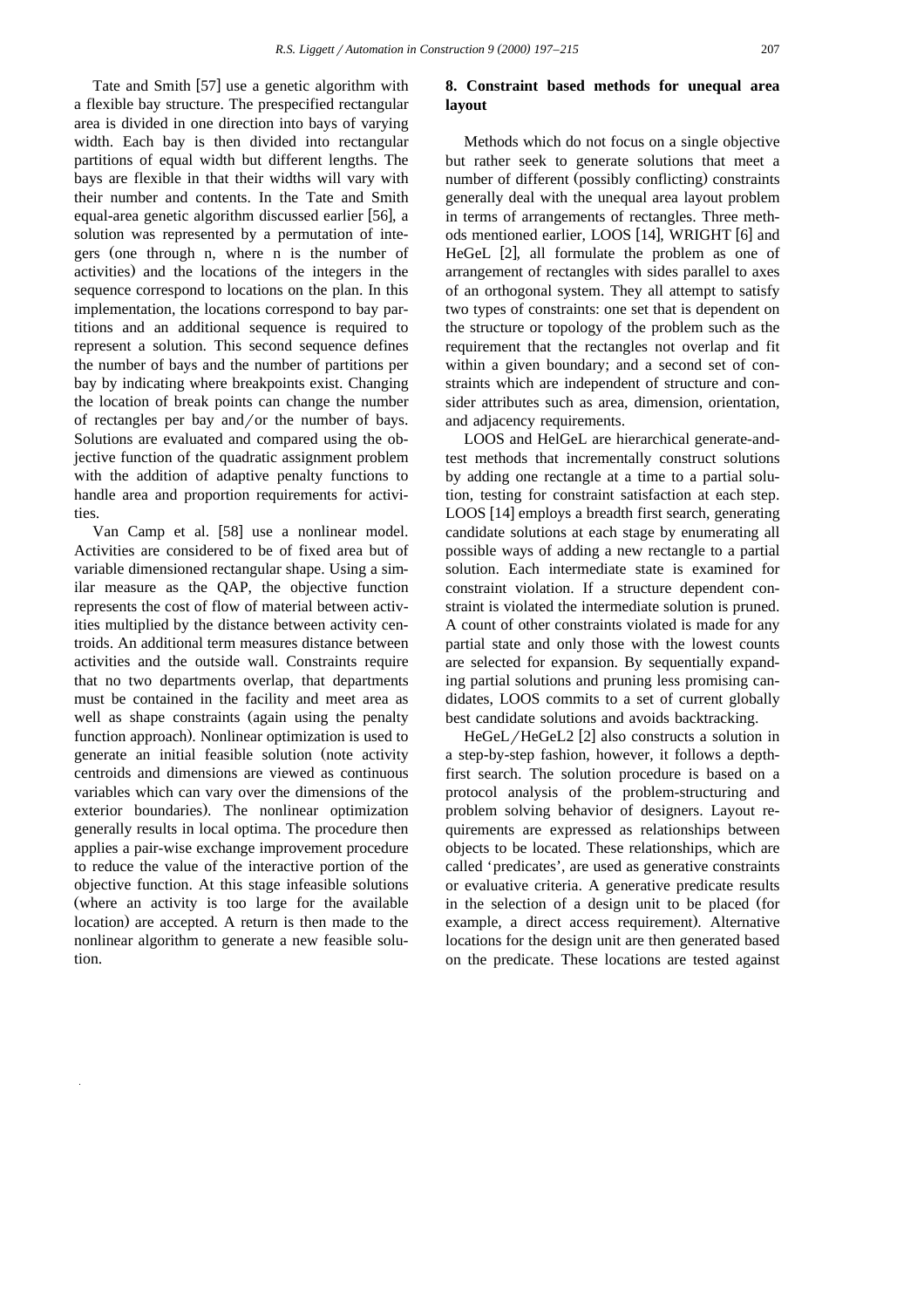the other predicates associated with the design unit. If none of the generated locations meets the test criteria, HeGeL will backtrack. If a single location meets the criteria, the placement is made. If there are multiple locations, they are presented to the user for selection. The user selects a final location and others are stored for possible later backtracking. While the original approach relied on the user to direct the search in terms of selection of the next generative predicate or unit to place, HeGeL2 implements an optimization methodology to make the best placement decision at each stage.

WRIGHT [6] implements a constraint-directed search called disjunctive constraint satisfaction in which constraints are incrementally satisfied. The layout is represented using algebraic equations and inequalities of variables that represent the border lines, dimensions, areas and orientation of the design units. These are called atomic constraints. Disjunctive constraints are Boolean combinations of atomic constraints and specify the ''structural alternatives considered by WRIGHT for satisfying the constraint.'' For example, a disjunctive constraint might represent the four alternatives of placing one unit directly adjacent to another (it can be north, south, east or west of the second). Solutions are generated by sequentially instantiating disjunctive constraints and solving the current constraint satisfaction problem (CSP). A CSP is consistent if there exists values for all variables that simultaneously satisfy all constraints. If a CSP is inconsistent, the propagation algorithm backtracks and selects an alternative disjunct. The full solution process will find all significantly different solutions. Since a problem can be underconstrained or overconstrained, the design process is characterized by the addition or relaxation of constraints by the designer.

Rather than formulating competing criteria as a diverse set of constraints, Jacobs [28] combines them into a single weighted objective function. The criteria considered include the distance between design units with respect to frequency of interaction (the typical single objective function criteria considered by the first class of solution techniques), as well as direct adjacency requirements. He also includes criteria related to the alignment of spaces with a goal of keeping the structure of the layout as simple as possible. A final consideration is the use of space. Designers can choose between minimizing empty space (making the most use of space) or maximizing empty space by compacting the layout. Jacobs uses a two-stage solution procedure where each stage combines both a constructive and improvement procedure. In the first stage units are ranked for order of placement by boundary preferences, adjacency preferences, and the distance measure. A solution is then constructed incrementally based on the priority ordering by generating all feasible locations for the next design unit to be placed. A location is selected for placement based on the objective function. If a unit will not fit on the layout, all units are removed and the process is restarted. Once a solution is constructed it is improved with a pair-wise exchange procedure. Since there is an element of randomness in the initial placement ordering as well as in the selection of a location for placement (if two locations yield the same value for the objective, the selection is made randomly), a different solution will result each time the process is restarted.

## **9. Graph theoretic approaches**

Graph theoretic approaches also handle the unequal area block plan. In these approaches a block plan is constructed as the dual of a planar graph where nodes represent spaces and links represent required adjacencies. While it is always possible to construct a block plan from a planar graph which meets the given adjacency requirements between spaces and between spaces and the outside area, the resulting plan may not meet size and shape requirements imposed on each space. Constructing a block plan that meets size and shape requirements is a nontrivial problem.

A graph theoretic approach is a two stage process. In the first stage a planar graph which corresponds to the adjacency requirements is generated. A planar graph is one which can be drawn so that no two edges intersect. A planar graph is maximal if no edges can be added without losing planarity. It is possible that the adjacency requirements cannot be represented by a planar graph. In this case the problem is overconstrained and the solution procedure becomes one of generating maximal planar graphs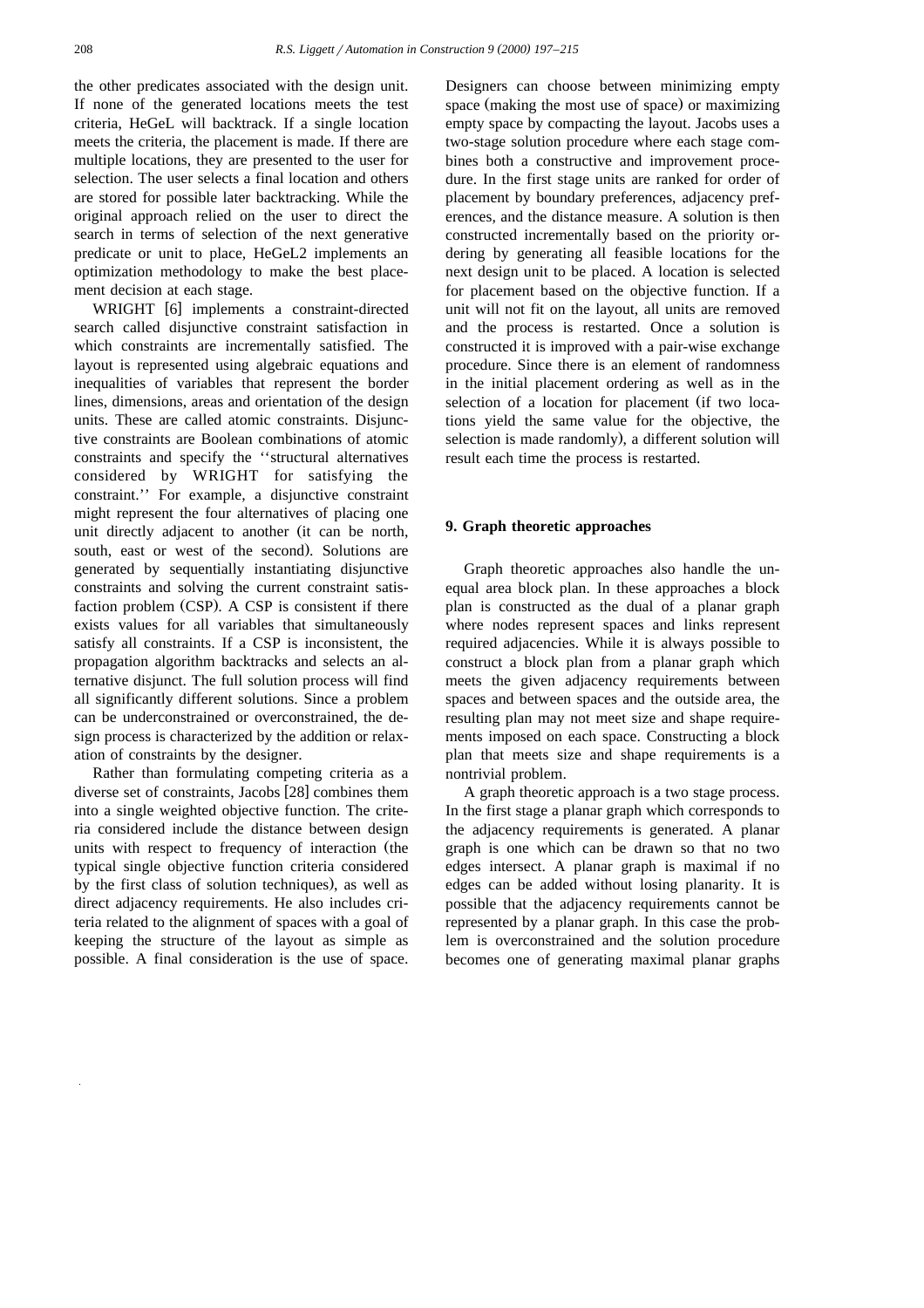which maximize the number of adjacencies or the weighted adjacencies met by the graph. Once a graph has been formed, the second stage involves generating the actual layout. See Baybars and Eastman [5] and Foulds  $[16]$  for a more detailed discussion of the graph theoretic approach and early applications.

A typical graph theoretic heuristic for the layout problem consists of the following steps:

Stage 1: Generating a planar graph

- $\cdot$  Form a weighted graph of the relationships between facilities
- Ø Identify a maximal planar subgraph of relatively high weight

Stage 2: Generating a block plan

- Ø Construct the dual from the planar subgraph. The dual represents a layout apart from the fact that shapes and areas have not been taken into account.
- Ø Attempt to accommodate shapes and areas in forming a block plan from the dual.

Much research focuses on just the first stage of the process-generating a maximal planar graph. A planar graph can be generated by adding or subtracting edges following a step-by-step process. Typically edges are added in a greedy fashion (local constructive method) where planarity is tested after each edge addition. Leung [36] presents such a constructive procedure which capitalizes on the fact that triangulated graphs are maximally planar. The method starts with a planar subgraph which is generated by enumerating all possible groups of four vertices. The group with maximum weight is selected. At each subsequent step either a single vertex or a triple of vertices which maximizes the additional edge-weight per vertex is added to a face. Once a maximal planar graph is constructed, many methods apply some type of improvement procedure such as pair-wise exchange or simulated annealing to improve the adjacency score while maintaining planarity.

By requiring a hexagonal structure for the adjacency graph, Goetschalckx [19] has developed an efficient method for generating a rectangular block plan that meets area requirements from the dual of a planar graph. The rectangular floor plan is divided into rows based on the number of rows of the hexagonal graph. Each row in the plan is then partitioned into the number of spaces in the correspond-

ing row of the hexagonal graph. A feasible layout with respect to area is determined by adjusting the height of a row. Fig. 6 shows a hexagonal adjacency graph with the resulting layout. Goetschalckx's algorithm, SPIRAL, has been implemented in a commercial product called FactoryOPT by CIM TECH-NOLOGIES of Ames, Iowa. Montreuil et al. [47] uses a linear programming model to generate a block layout of rectangular spaces from a planar adjacency graph. A limitation of both Goetschalckx's and Montreuil et al.'s approach is that the building perimeter must be rectangular.

The graph theoretic formulation differs from the traditional quadratic assignment approach to the layout problem in a number of ways. The fundamental difference is that the graph theory approach considers only direct adjacency requirements. No consideration is given to nonadjacent pairs of facilities with respect to communication costs, even if they are relatively close together on the plan. In addition,



Fig. 6. Goetschkhs's hexagonal adjacency graph with resulting layout  $[19]$ .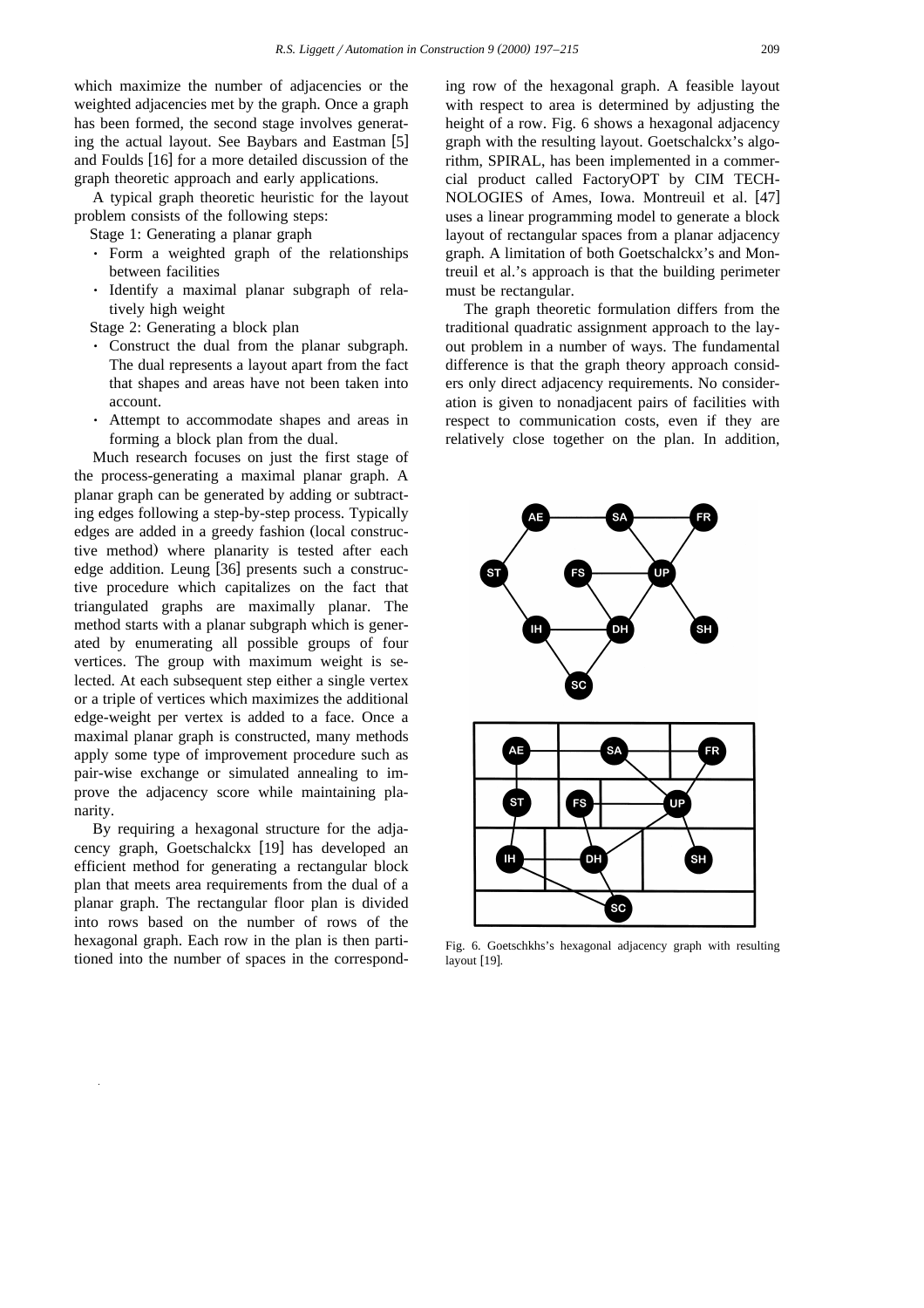fixed costs are not included in the graph theoretic formulation nor are preassigned spaces accommodated. Foulds  $[16]$  views the graph theoretic approach as more appropriate for the design of a new facility where there is more design freedom, while the QAP formulation is more useful in a structured situation.

#### **10. Many-to-one and one-to-many assignment**

A problem that has not been addressed as much in academic research but is probably the most widely used commercial application is the stack plan. In stacking problems activities and locations may have unequal areas, however, there is not the added complexity activity shape brings to block plan problems.

Locations in a stack plan generally represent floors of a building (physically shown as a bar). Activities are represented by areas, colored bars assigned to the floors (see Fig. 7). Multiple activities can be assigned to a single floor or a single activity can

require multiple floors. This can be modeled as a one-to-one module placement problem, where the floors and activities are comprised of equal area modules. However, it is more attractive to think in terms of assigning an entire activity to a floor in a single step (note, activities may also be allocated over multiple floors). Both constructive and improvement procedures can be used to generate a plan. Simple rules of thumb for locating groups on floors (local heuristics) can produce decent starting solutions to be modified by improvement procedures. A simple pair-wise exchange requires the exchange of relatively equal area activities unless there is free space on a floor. Alternatively, clusters of groups of similar size can be identified for exchange. It is also possible to exceed available floor area during the exchange process using some form of adaptive penalty function to ultimately converge on an acceptable solution. While we have not found applications of some of the newer approaches such as genetic algorithms to the stack problem, there could be a great deal of potential in this area.



Fig. 7. A typical stack plan.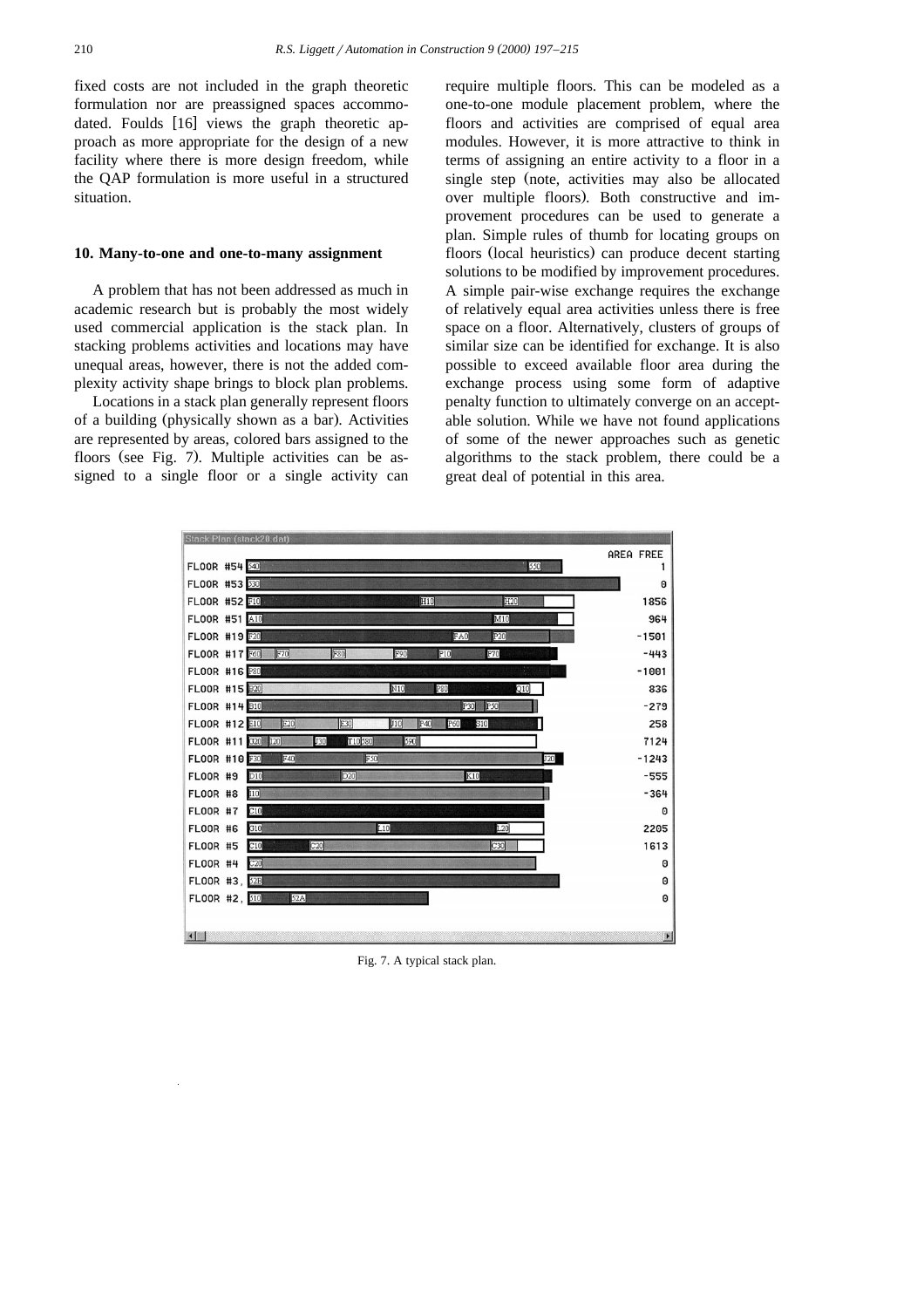Mahdavi et al. [43], Zhang presents a new approach to the stacking problem. She clusters what are termed functional units (activities to be located) into groups and assigns groups to floors such that the weight between floors is minimized. To begin the process functional units are sorted by their total connected weights in descending order. Each of the first  $nf-1$  units is then assigned to a separate group (where nf represents the number of floors in the stacking problem). The remaining units are assigned to the last group. Each group has an area constraint corresponding to one floor of the building. Functional units are moved from the last group to other groups such that intergroup weights are minimized and area requirements are satisfied. When no move will produce a gain or improve the area balance, the process is over. Groups are now assigned to actual floors. If the floors are of different size than it is obvious which cluster is assigned to which floor. If they are the same size, a dynamic programming algorithm is used to assign groups to floors with the objective of maximizing adjacent floor weights.

Another similar problem is the assignment of multiple occupants to a single office. In this case as well, an algorithm need not worry about the actual shape of space, only the activity area assigned to each location. The same solution techniques can be applied to the stack and the many-to-one office assignment problem. Only the graphic representation is different.

#### **11. Multi-floor layout problems**

Block and stack problems are considered simultaneously with multi-floor algorithms. Bozer et al. [8] have developed an algorithm called MULTIPLE (MULTI-floor Plan Layout Evaluation) which adopts the grid cell representation for the unequal area block layout problem. Each floor of the building is divided into grid modules. Spacefilling curves are used to layout activities on the grid. A space filling curve is a way of visiting neighbors on a grid by taking horizontal, vertical or diagonal steps to adjoining grid cells (see Fig. 8). The layout is controlled by the order activities are placed in the grid. An initial layout assigns activities to floors. A simulated annealing improvement algorithm is used to modify the order of layout by exchanging activity locations be-



Fig. 8. Using spacefiling curves to construct layouts  $[8]$ .

tween floors or within floors. The criterion function used to drive the improvement process is a function of horizontal travel between locations on the same floor and vertical travel which is a combination of horizontal travel from each activity to the lift and the travel time of the lift. The use of space filling curves ensures activity contiguity is always maintained and can help manage activity shape.

Kaku et al. [32] use a K-median heuristic to cluster departments into groupings in such a way that inter-group interaction is minimized where the number of floors determines the number of groups. This is similar to Mahdavi et al.'s  $[43]$  stacking process. Once clusters are created they are assigned to floors using a quadratic assignment objective function. Block plans for each floor are then generated based on distances between locations on the floor and between these locations and the elevator. Interactions with activities on other floors are assumed to flow through the elevator. Thus activities with strong connections to other floors will be placed next to the elevator. This algorithm is limited to equal area activities and a single elevator per floor.

## **12. Expert systems**

While not true expert systems, many of the early heuristics for automated layout implemented rules of thumb that a designer might follow in generating a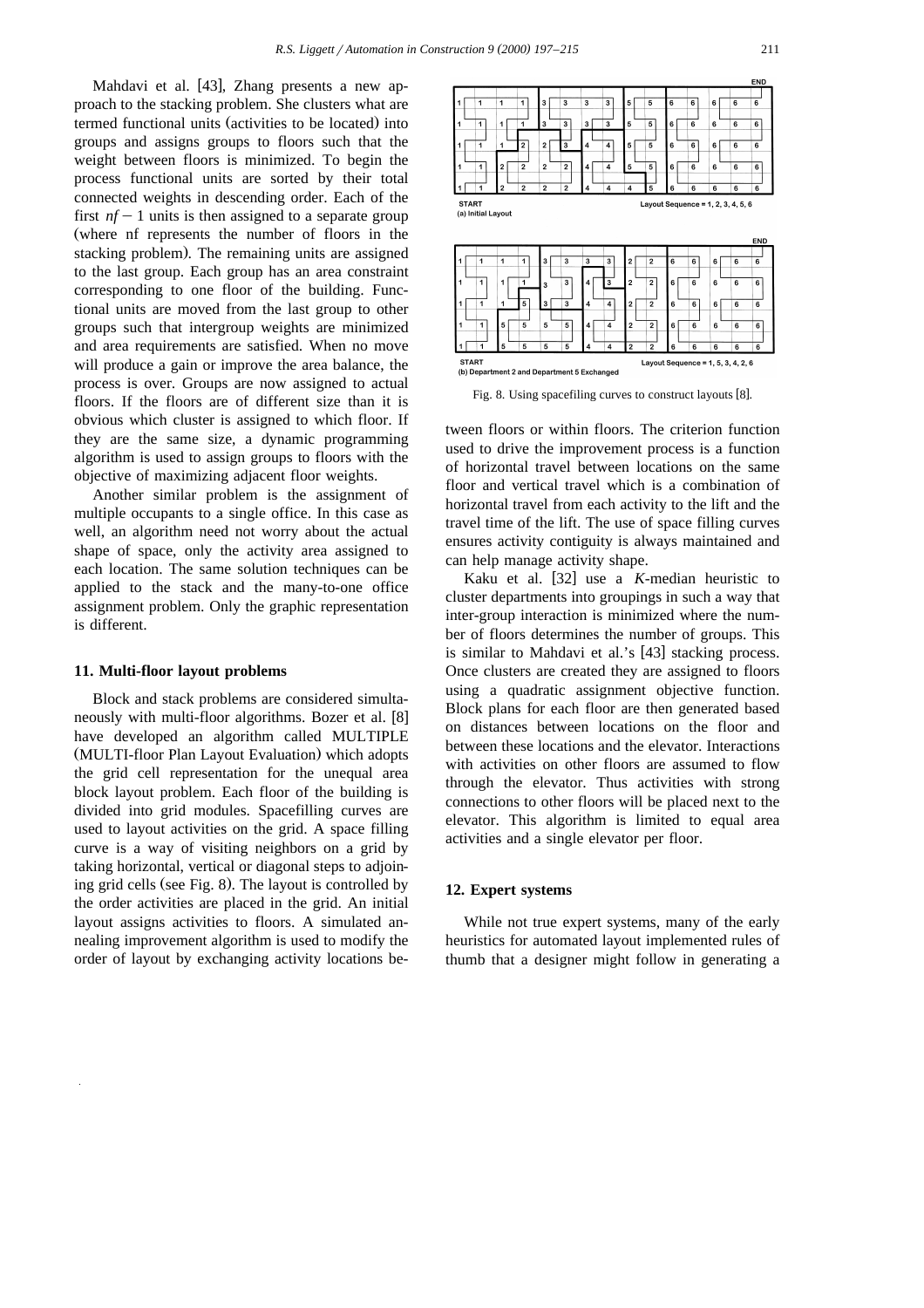layout. Modelling the solution process of the human designer is dealt with more explicitly in the work by Akin et al. [2] on layout protocol analysis which resulted in the HeGeL system discussed earlier.

A more traditional expert system approach developed by Malakooti and Tsurushima [44] combines multiple-criteria decision making with an expert system. The expert system has four parts:

- A data base which expresses the problem to be solved. All raw data is treated as facts such as the number of activities, size, and flow.
- A knowledge base which stores domain-specific problem-solving knowledge such as rules of thumb for generating the layout.
- A priority base, which contains priorities for rules, adjacency, the order of assignment, etc.
- $\cdot$  An inference engine, which controls the problem-solving structure.

The expert system interacts with the decision maker through the inference engine allowing the decision maker to change the priorities or rules. An interpretation of the layout, which includes all the rules that have been used to assign activities to sites, is displayed so that the decision maker can see why individual assignments have been made. A what-if analysis module allows the decision maker to change information in the data, the knowledge or priority bases and see the results. By giving priority to different criteria and comparing the resulting layouts, the system can automatically update priorities based on the decision maker's choices.

Recent references to expert systems tend to focus more on the integrated problem solving experience than on the actual layout process. Many expert systems use existing tools for the actual layout which include both constructive and improvement procedures mentioned earlier. Abdou and Dutta [1] use an expert system to derive the relationship chart from a set of multiple criteria that are fuzzy, non-quantifiable and apparently conflicting. Once the relationships are derived a standard layout generation package (such as ALDEP or CORELAP) is used to derive a suitable layout. The expert system is then used to examine the feasibility of the result.

FLEXPERT  $[4]$ , a facility layout expert system based on the theory of fuzzy logic follows a similar scenario. It uses the expert system to generate a relationship chart to combine criteria on flow and closeness relationships between departments. A standard constructive algorithm is linked with an improvement component to generate the layout. Cleland and Hills [10] use a simulated annealing approach for the actual layout, but use a knowledgebased system as an intelligent editor to guide the designer in problem formulation and as an intelligent critic to assess the quality of the layout and to suggest ways to improve it.

## **13. Commercial applications**

While there seems to be considerable interest in computer programs for facility layout, there are surprisingly few commercially available products. The so-called 'layout' features of many CAD systems simply provide a graphic interface for the user to layout a plan in manual mode with little or no access to information concerning the layout criteria. On the other hand, a solution generated by an automated algorithm that is based on a single cost function captures only one aspect of a designer's concerns in any realistic context. A system which meets commercial needs of today should provide interface capabilities ranging from complete user interaction, where the user interactively specifies the location of each activity, to complete automation, where an algorithm generates an initial solution  $[40]$ . Or as desired, a designer should be able to interactively locate some activities and use an algorithm to locate or suggest locations for others. Rather than generating a single least-costly plan, the designer with the aid of automated algorithms can make tradeoffs between competing criteria and converge on a solution that responds to a broad spectrum of complex and often ill-defined issues.

In order to meet the needs of facility designers and managers a number of factors must be present in a commercial product:

- The ability to handle large scale problems
- Ø A modern interactive interface
- Support for an iterative design process
- Ø Links to CAD and Facilities Management Databases

It is clear that realistic space allocation problems can involve the assignment of space for very large organizations. A single problem can include multiple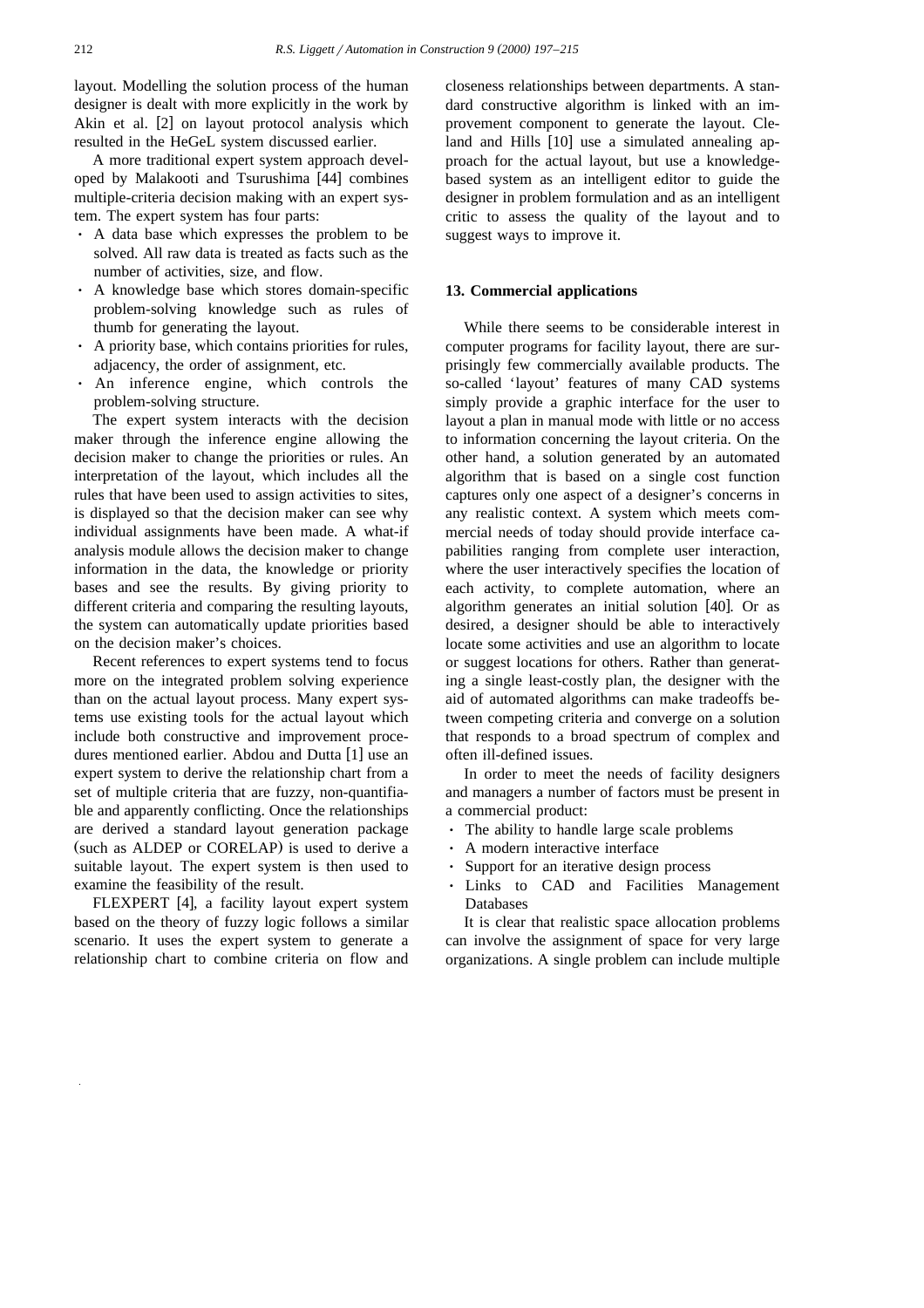buildings, numerous floors and hundreds if not thousands of activities. Automated solution procedures to date have not been tested for problems of this size.

The program interface should be able to prepare and present data at any desired level of aggregation and use output from one stage of the design process to generate subproblems at the next stage (for example, from stacking a multi-storey building to block plans of individual floors). An early commercial implementation, the Calcomp Facilities Planning and Management Application Package, allowed designers to select both the level of space aggregation and activity aggregation from a graphically displayed organization chart. Such an approach is an effective way of reducing the size of large scale problems to make both human and algorithmic problem solving possible. Newer drag and drop graphic interfaces, now expected by users, can be used to move activities from an organization chart to the graphic representation of a plan or to shift activities around a plan.

Experience has shown that layout tools are most effective when employed in an iterative fashion. For example, in a typical layout problem, the design process might start by automatically generating a plan where only information on activity interactions is considered. Generally the result produced will be unsatisfactory, prompting the designer and/or client to make their design requirements more explicit. This can be accomplished by adding information on activity–location preferences and activity preassignments. Location preferences, for example, can be added to the quadratic assignment objective function in the form of fixed costs. Most systems should also have the capability for preassigning activities to particular locations to account for preexisting conditions. Appropriate trade-offs can then be made as the problem is gradually transformed from one in which few locations are fixed to a complete solution.

One of the most important applications of computerized facility layout is in the area of ongoing space management. Here the link between a facilities management database and the layout program is critical. An inventory database of personnel, equipment and space provides information on the current layout of space in the building which can be displayed and evaluated by the layout program. The layout program can then be used to generate and test alternative configurations meeting new space requirements. Output resulting from a layout planner can be used to update the databases and even generate transactions such as move orders.

In spite of the long research history associated with automated layout and space allocation systems, in practice these systems have not been utilized to their full potential. We would expect this to change in the near future given the increasing interest in facilities planning and management, the increasing use of computer-aided design tools in the building design and management industry, and the improvements in computer hardware and software which make the solution of larger scale problems possible as well as facilitate human–computer interaction.

## **References**

- [1] G. Abdou, S. Dutta, An integrated approach to facilities layout using expert systems, Int. J. Prod. Res. 28 (4) (1990) 685–708.
- [2] O. Akin, B. Dave, S. Pithavadian, Heuristic generation of layouts (HeGeL): based on a paradigm for problem structuring, Environ. Plan. B: Plan. Des. 19 (1992) 33-59.
- [3] O. Akin, R. Sen, Navigation within a structure search space in layout problems, Environ. Plan. B: Plan. Des. 23 (1996) 421–442.
- [4] A. Badiru, A. Arif, FLEXPERT: facility layout expert system using fuzzy linguistic relationship codes, IIE Trans.  $28(4)$  $(1996)$  295–309.
- [5] I. Baybars, C. Eastman, Enumerating architectural arrangements by generating their underlying graphs, Environ. Plan. B 7 (1980) 289-310.
- [6] C. Baykan, Formulating spatial layout as a disjunctive constraint satisfaction problem, Doctoral Dissertation, Department of Architecture, Carnegie Mellon University, 1991.
- [7] T. Block, PLOP—Plant layout optimization procedure, University of Melbourne, Melbourne, 1978.
- [8] Y. Bozer, R. Meller, S. Erelebacher, An improvement-type layout algorithm for single and multiple-floor facilities, Manage. Sci. 40 (7) (1994) 918–932.
- [9] E. Buffa, G. Armour, Allocating facilities with CRAFT, Harvard Business Rev. 42 (2) (1964) 136-159.
- [10] G. Cleland, W. Hills, A knowledge-based systems approach to the layout design of large made-to-order products, in: J.S. Gero, F. Sudweeks (Eds.), Artificial Intelligence in Design '94, Kluwer, The Netherlands, 1994, pp. 257–274.
- [11] H. Edwards, B. Gillett, M. Hale, Modular allocation technique (MAT), Management Sci. 17 (3) (1970) 161–169.
- $[12]$ C. Eastman, Automated space planning, Artificial Intelligence 4  $(1973)$  41–64.
- [13] A. Elshafei, Hospital layout as a quadratic assignment problem, Operations Res. Q. 28 (1) (1977) 167-179.
- [14] U. Flemming, C. Baykan, R. Coyne, Hierarchical generate-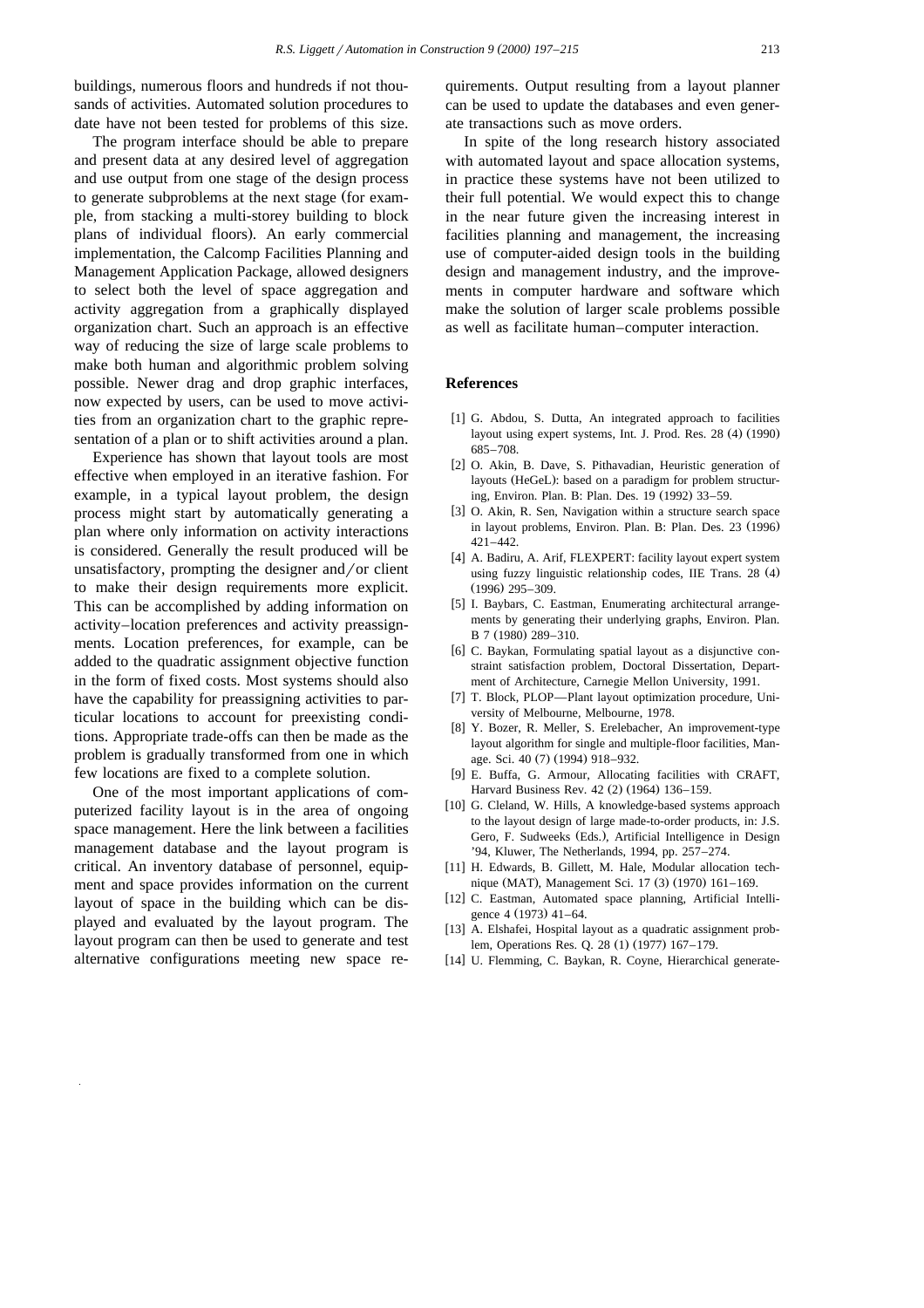and-test versus constraint-directed search, in: J. Gero (Ed.), Proceedings of the Artificial Intelligence in Design Conference '92, Kluwer, Dordrecht, 1992, pp. 817–838.

- [15] U. Flemming, R. Coyne, S. Fenves, J. Garrett, R. Woodbury, SEED—software environment to support the early phases in building design, Proc. IKM94, Weimar, Germany, 1994, pp. 5–10.
- [16] L. Foulds, Techniques for facilities layout: deciding which pairs of activities should be adjacent, Management Sci. 29  $(12)$   $(1983)$   $1414-1426$ .
- [17] J. Gero, V. Kazakov, Space layout problems using evolved design genes, Artificial Intelligence in Eng.  $12$   $(3)$   $(1998)$ 163–176.
- [18] P. Gilmore, Optimal and suboptimal algorithms for the quadratic assignment problem, J. Soc. Ind. Appl. Math. 10  $(2)$   $(1962)$   $305-313$ .
- [19] M. Goetschalckx, An interactive layout heuristic based on hexagonal adjacency graphs, Eur. J. Operational Res. 63  $(1992)$  304–321.
- [20] J. Grason, An approach to computerized space planning using graph theory, Proceedings of the Design Automation Workshop, June 28–30, Atlantis City, NJ, IEEE, New York, 1971, pp. 170–179.
- [21] G. Graves, A. Whinston, An algorithm for the quadratic assignment problem, Manage. Sci. 17 (3) (1970) 453-471.
- [22] M. Hanan, P. Wolff, B. Agule, Some experimental results on placement techniques, ACM Des. Automation Conf. Proc. 13  $(1976)$  214–224.
- [23] M. Hassan, G. Hogg, D. Smith, SHAPE: a construction algorithm for area placement evaluation, Int. J. Prod. Res. 24  $(5)$  (1986) 1283–1295.
- [24] S. Heragu, A. Alfa, Experimental analysis of simulated annealing based algorithms for the layout problem, Eur. J. Operational Res. 57 (1992) 190–202.
- [25] F. Hillier, Quantitative tools for plan layout analysis, J. Ind. Eng.  $14$  (1) (1963) 33-40.
- [26] F. Hillier, M. Conners, Quadratic assignment problem algorithms and location of indivisible facilities, Manage. Sci. 13  $(1)$  (1966) 42–57.
- [27] C. Huntley, D. Brown, A parallel heuristic for quadratic assignment problems, Computers Ops. Res. 18 (3) (1991) 275–289.
- [28] F. Jacobs, A layout planning system with multiple criteria and a variable domain representation, Manage. Sci. 33 (8)  $(1987)$   $1020 - 1034$ .
- [29] J. Jo, J. Gero, Space layout planning using an evolutionary approach, Architectural Sci. Rev. 36 (1) (1995) 37-46.
- [30] S. Jojodia, I. Minis, G. Harhalakis, J. Proth, CLASS: Computerized Layout Solutions using Simulated annealing, Int. J. Prod. Res. 30 (1) (1992) 95-108.
- [31] B. Kaku, G. Thompson, T. Morton, A hybrid heuristic for the facilities layout problem, Computers Ops. Res. 18 (3) (1991) 241–253.
- [32] B. Kaku, G. Thompson, I. Baybars, A heuristic method for the multi-story layout problem, Eur. J. Operational Res. 37  $(1988)$  384–397.
- [33] A. Kusiak, S. Heragu, The facility layout problem, Eur. J. Operational Res. 29 (1987) 229-251.
- [34] J. Koopmans, M. Beckmann, Assignment problems and location of economic activities, Econometrica  $25$  (1967) 53–76.
- [35] R. Lee, J. Moore, CORELAP—computerized relationship layout planning, J. Ind. Eng. 18 (3) (1976) 195–200.
- [36] J. Leung, A new graph-theoretic heuristic for facility layout, Manage. Sci. 38 (4) (1992) 594–605.
- [37] R. Liggett, The quadratic assignment problem: an analysis of applications and solution strategies, Environ. Plan. B 7 (1980) 141–162.
- [38] R. Liggett, The quadratic assignment problem: an experimental evaluation of solution strategies, Manage. Sci. 27 (1981) 442–460.
- [39] R. Liggett, Optimal spatial arrangement as a quadratic assignment problem, in: J. Gero (Ed.), Design Optimization, Academic Press, 1985, pp. 1–40.
- [40] R. Liggett, A designer-automated algorithm partnership, an interactive graphic approach to facility layout, in: Y. Kalay (Ed.), Evaluating and Predicting Design Performance, Wiley, 1992, pp. 101–124.
- [41] R. Liggett, W. Mitchell, Optimal space planning in practice, Computer-Aided Des. 13 (5) (1981) 277–288.
- [42] M. Los, The Koopmans–Beckmann problem: some computational results, Universite de Montreal, Centre de Recherche sur les Transports, 1976.
- [43] A. Mahdavi, O. Akin, Y. Zhang, Formularization of concurrent performance requirements in building problem composition, Working Paper, School of Architecture, Carnegie Mellon University, 1998.
- [44] B. Malakooti, A. Tsurushima, An expert system using priorities for solving multiple-criteria facility layout problems, Int. J. Prod. Res. 27 (5) (1989) 793–808.
- [45] Z. Michalewicz, Genetic Algorithms + Data Structures = Evolution Programs, Springer-Verlag, Berlin, 1992.
- [46] B. Montreuil, A. Laforge, Dynamic layout design given a scenario tree of probable futures, Eur. J. Operational Res. 63  $(1992)$  271–286.
- [47] B. Montreuil, U. Venkatadri, H.D. Ratliff, Generating a layout from a design skeleton, IIE Trans., January, 1993.
- [48] R. Muther, Systematic Layout Planning, Cahners Books, Boston, 1973.
- [49] R. Muther, K. McPherson, Four approaches to computerized layout planning, Ind. Eng., February 1970, 39–42.
- [50] C. Nugent, T. Vollmann, J. Ruml, An experimental comparison of techniques for the assignment of facilities to locations, Operations Res. 16 (1) (1968) 150-173.
- [51] C. Pfefferkorn, The design problem solver: a system for designing equipment or furniture layouts, in: C. Eastman (Ed.), Spatial Synthesis in Computer-Aided Building Design, Wiley, New York, 1975, pp. 98–146.
- [52] J. Seehof, W. Evans, Automated layout design program, J. Ind. Eng. 18 (12) (1967) 690–695.
- [53] R. Sharpe, B. Marksjo, Solution of the facilities layout problem by simulated annealing, Comput. Environ. Urban Syst. 11 (4) (1986) 147–154.
- [54] K. Tam, Simulated annealing algorithm for allocating space to manufacturing cells, Int. J. Prod. Res.  $30(1991)$   $63-87$ .
- [55] K. Tam, Genetic algorithms, function optimization and facility layout design, Eur. J. Operational Res. 63 (1992) 322–346.